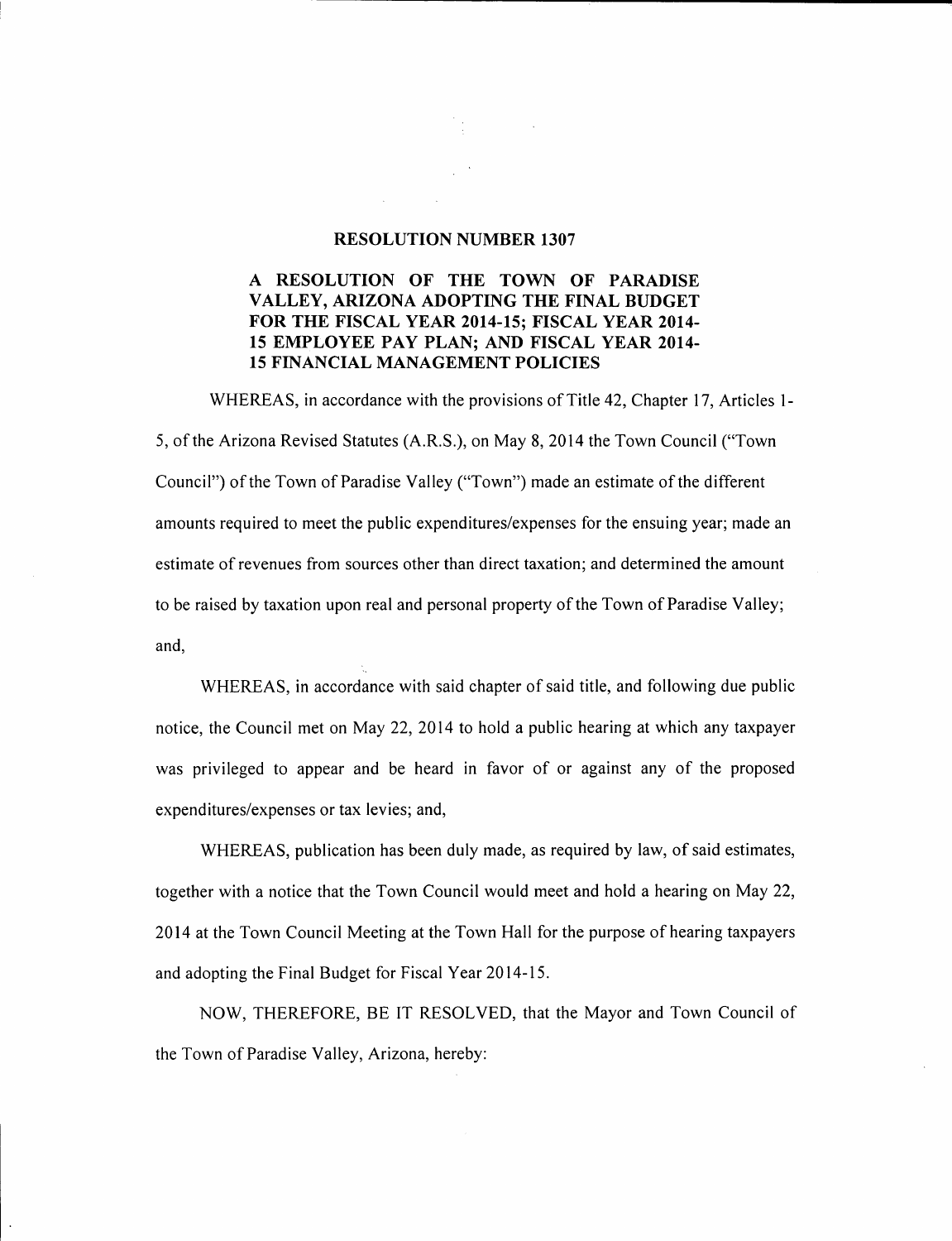Section 1. Adopt the FY 2014-15 Final Budget as reflected in the said estimates of revenues, and expenditures shown on the accompanying Exhibits A, C, D, E, F and G as now increased, reduced, or changed; and the same are hereby adopted as the budget of the Town of Paradise Valley for the fiscal year 2014-15; and,

Section 2. Adopt the FY 2014-15 Employee Salary and Classification Plan as shown in Exhibit 1; and,

Section 3. Adopt the FY 2014-15 Financial Management Policies as shown in Exhibit 2.

PASSED AND ADOPTED by the affirmative vote of the Paradise Valley Town Council this 22nd day of May, 2014.

ATTEST:

<u>Duncan And 11</u><br>Duncan Miller, Topin Clerk

APPROVED AS TO FORM

Andrew M. Miller, Town Attorney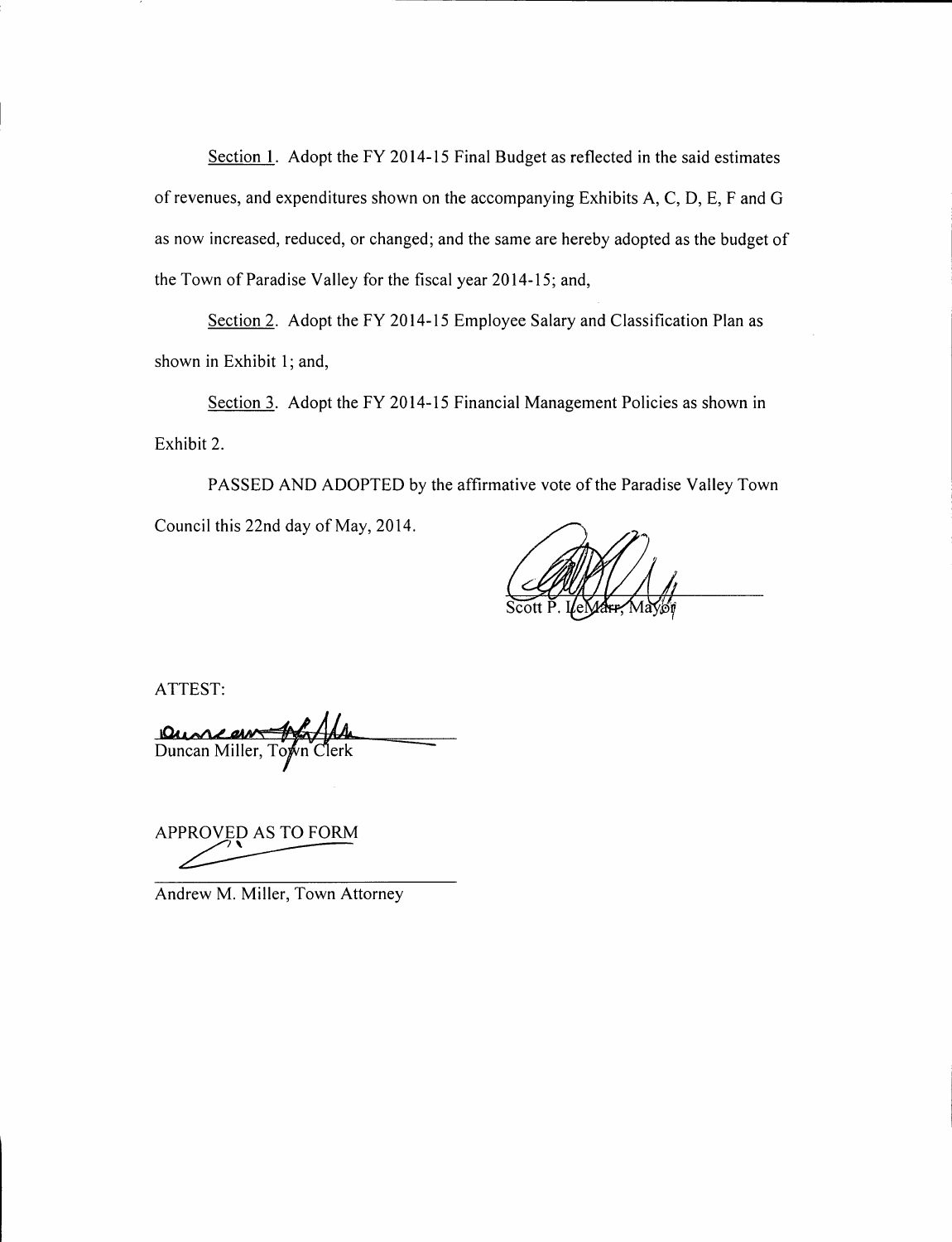# **STATE OF ARIZONA**  $\qquad$  ) **COUNTY OF MARICOPA )**

:ss.

## **CERTIFICATION**

I, Duncan Miller, Town Clerk of the Town of Paradise Valley, Arizona hereby certify that the following is a full, true, and correct copy of Resolution Number 1307 duly passed and adopted by a majority vote of the Town Council called and held on the  $22^{nd}$  day of May, 2014. Said Resolution appears in the minutes of said meeting, and the same has not been rescinded or modified and is now in full force and effect.

I further certify that said municipal corporation is duly organized and existing, and has the power to take the action called for by the Resolution.



Duncan Willen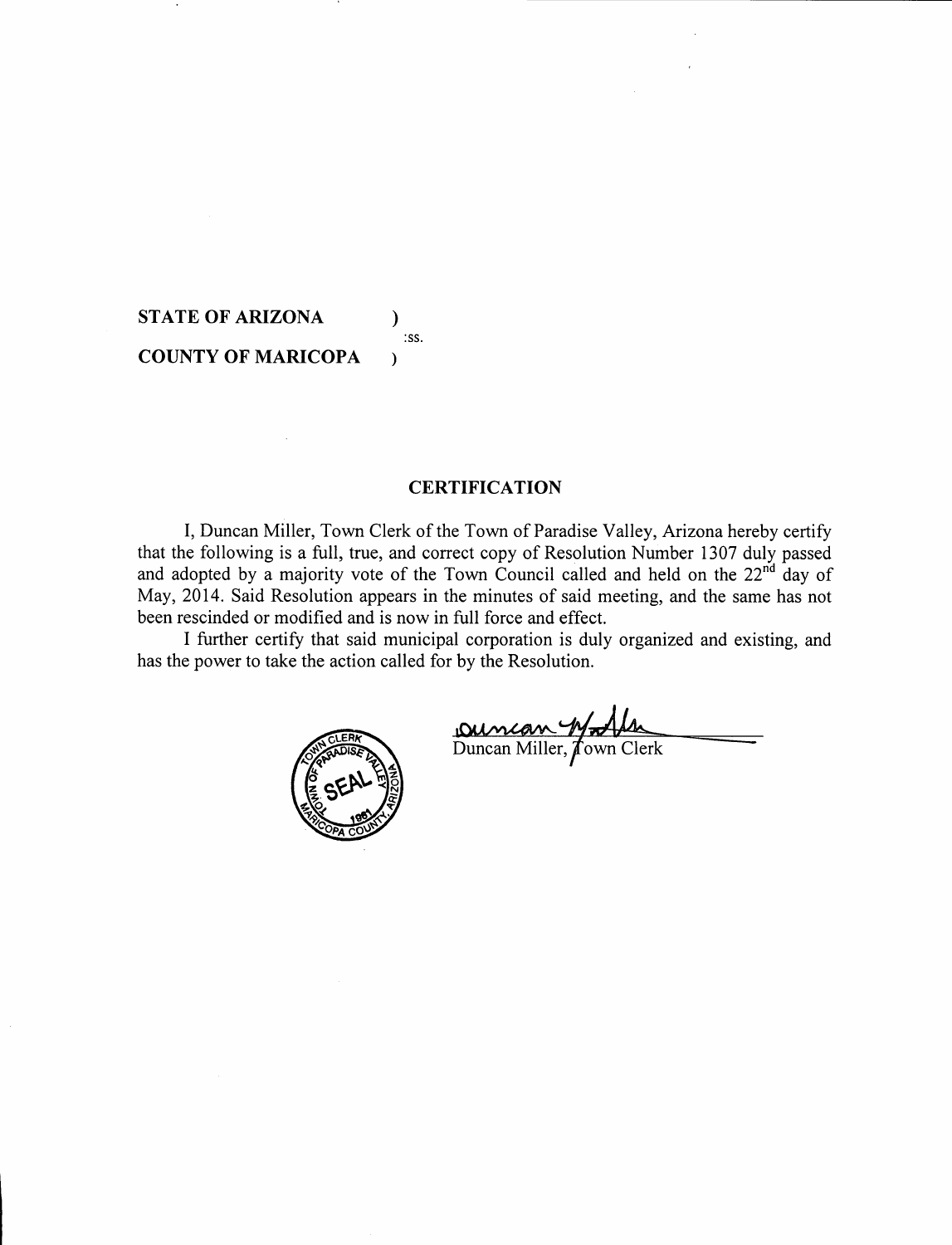## OFFICIAL BUDGET FORMS

 $\bar{L}$ 

 $\bar{\mathcal{A}}$ 

## TOWN OF PARADISE VALLEY

Fiscal Year 2015

 $\mathcal{L}_{\mathcal{L}}$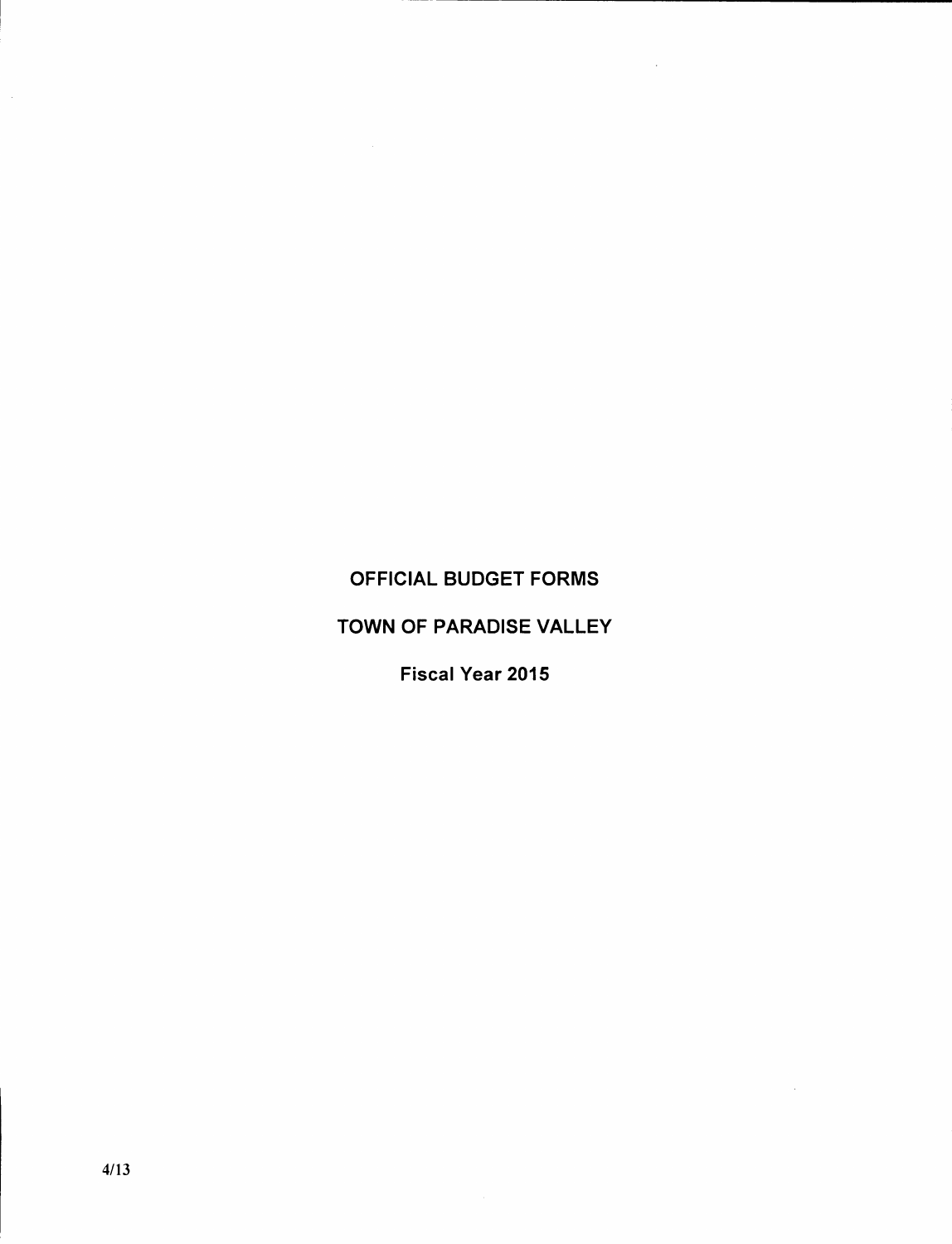## **TOWN OF PARADISE VALLEY**

## **TABLE OF CONTENTS**

## **Fiscal Year 2015**

Resolution for the Adoption of the Budget

- Schedule A-Summary Schedule of Estimated Revenues and Expenditures/Expenses
- Schedule C-Revenues Other Than Property Taxes
- Schedule D-Other Financing Sources/<Uses> and Interfund Transfers
- Schedule E-Expenditures/Expenses by Fund
- Schedule F-Expenditures/Expenses by Department
- Schedule G-Full-Time Employees and Personnel Compensation

 $\mathcal{L}$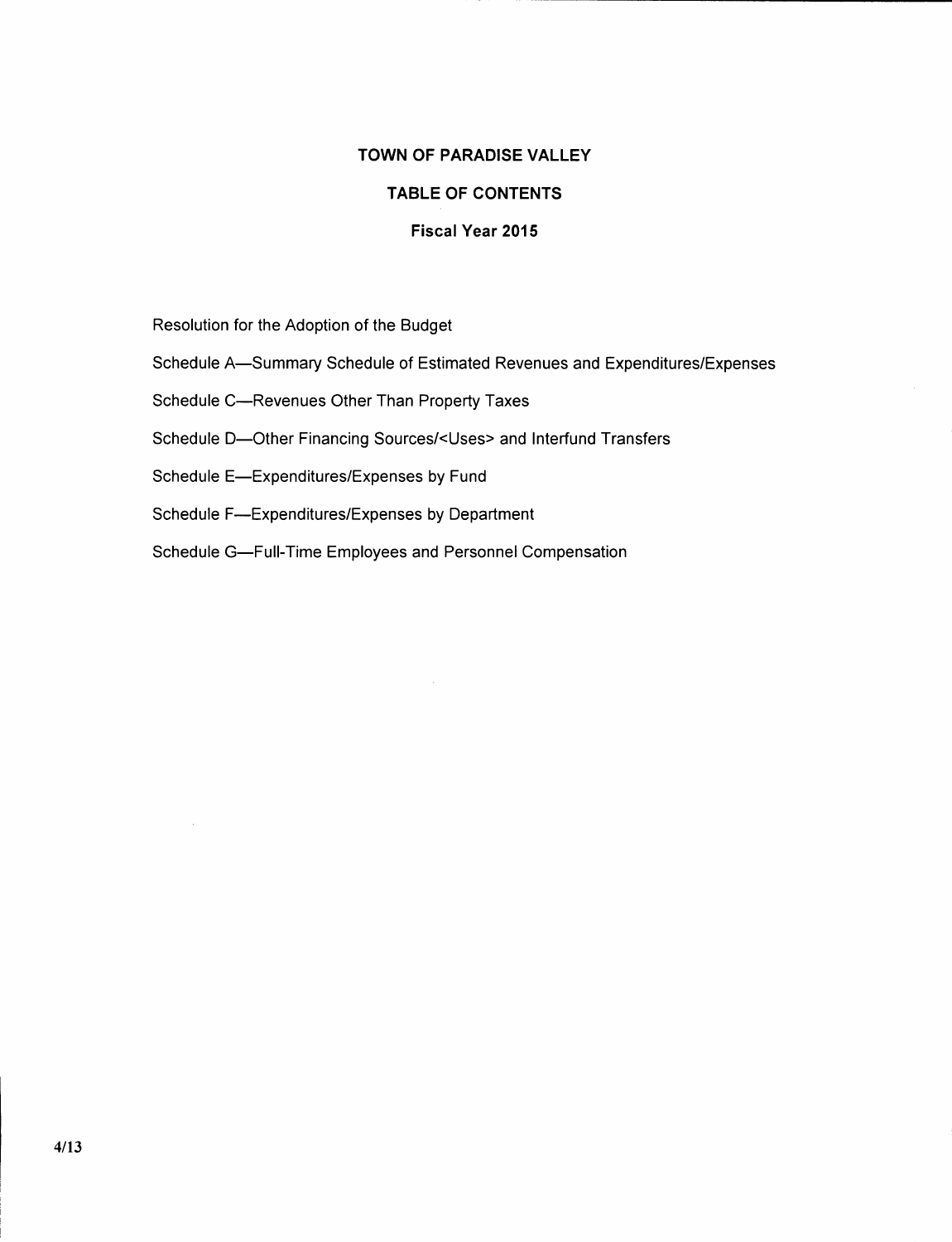#### TOWN OF PARADISE VALLEY Summary Schedule of Estimated Revenues and Expenditures/Expenses Fiscal Year 2015

| <b>FUND</b>                                           | <b>ADOPTED</b><br><b>BUDGETED</b><br><b>EXPENDITURES/</b><br><b>EXPENSES*</b><br>2014 | <b>ACTUAL</b><br><b>EXPENDITURES/</b><br><b>EXPENSES**</b><br>2014 | <b>FUND</b><br><b>BALANCE/</b><br><b>NET</b><br>POSITION***<br>July 1, 2014** | <b>PROPERTY TAX</b><br><b>REVENUES</b><br>2015 | <b>ESTIMATED</b><br><b>REVENUES</b><br><b>OTHER THAN</b><br><b>PROPERTY</b><br><b>TAXES</b><br>2015 | <b>SOURCES</b> | <b>OTHER FINANCING</b><br>2015<br><uses></uses> | IN                 | <b>INTERFUND TRANSFERS</b><br>2015<br>$\overline{\text{conv}}$ | <b>TOTAL</b><br><b>FINANCIAL</b><br><b>RESOURCES</b><br><b>AVAILABLE</b><br>2015 | <b>BUDGETED</b><br><b>EXPENDITURES/</b><br><b>EXPENSES</b><br>2015 |
|-------------------------------------------------------|---------------------------------------------------------------------------------------|--------------------------------------------------------------------|-------------------------------------------------------------------------------|------------------------------------------------|-----------------------------------------------------------------------------------------------------|----------------|-------------------------------------------------|--------------------|----------------------------------------------------------------|----------------------------------------------------------------------------------|--------------------------------------------------------------------|
| 1. General Fund                                       | \$<br>$13,186,448$   \$                                                               |                                                                    | $13,186,448$   \$ 14,032,395   \$                                             | Primary:                                       | $$17,176,000$ \ \$                                                                                  |                | \$                                              | $303,998$ \$<br>s. | 779,306                                                        | $\frac{1}{2}$ \$ 30,733,087 $\frac{1}{2}$                                        | 14,532,916                                                         |
| 2. Special Revenue Funds                              | 2,929,702                                                                             | 2,919,702                                                          | 439,608                                                                       | Secondary:                                     | 1,084,142                                                                                           |                |                                                 |                    |                                                                | 1,523,750                                                                        | 5,582,629                                                          |
| 3. Debt Service Funds Available                       | 1,028,307                                                                             | 1,028,307                                                          | 5,367,077                                                                     |                                                |                                                                                                     |                |                                                 |                    |                                                                | 5,367,077                                                                        | 1,025,540                                                          |
| 4. Less: Amounts for Future Debt<br><b>Retirement</b> |                                                                                       |                                                                    |                                                                               |                                                |                                                                                                     |                |                                                 |                    |                                                                |                                                                                  |                                                                    |
| 5. Total Debt Service Funds                           | 1,028,307                                                                             | 1,028,307                                                          | 5,367,077                                                                     |                                                |                                                                                                     |                |                                                 |                    |                                                                | 5,367,077                                                                        | 1,025,540                                                          |
| 6. Capital Projects Funds                             | 12,297,786                                                                            | 12,297,786                                                         | 3,060,977                                                                     |                                                |                                                                                                     |                |                                                 | 731,230            |                                                                | 3.792,207                                                                        | 4,571,727                                                          |
| 7. Permanent Funds                                    |                                                                                       |                                                                    |                                                                               |                                                |                                                                                                     |                |                                                 |                    |                                                                |                                                                                  |                                                                    |
| 8. Enterprise Funds Available                         | 6,000,448                                                                             | 5,793,298                                                          | 6,135,289                                                                     |                                                | 5,631,252                                                                                           |                |                                                 | 1,013,431          | 1,269,353                                                      | 11,510,619                                                                       | 5,727,736                                                          |
| 9. Less: Amounts for Future Debt<br><b>Retirement</b> |                                                                                       |                                                                    |                                                                               |                                                |                                                                                                     |                |                                                 |                    |                                                                |                                                                                  |                                                                    |
| 10. Total Enterprise Funds                            | 6,000,448                                                                             | 5,793,298                                                          | 6,135,289                                                                     |                                                | 5,631,252                                                                                           |                |                                                 | 1,013,431          | 1,269,353                                                      | 11,510,619                                                                       | 5,727,736                                                          |
| 11. Internal Service Funds                            |                                                                                       |                                                                    |                                                                               |                                                |                                                                                                     |                |                                                 |                    |                                                                |                                                                                  |                                                                    |
| <b>12. TOTAL ALL FUNDS</b>                            | \$<br>$35,442,691$   \$                                                               |                                                                    | $35,225,541$   \$ 29,035,346   \$                                             |                                                | $$23,891,394$ \ \$                                                                                  |                | \$                                              |                    |                                                                | \$2,048,659   \$2,048,659   \$52,926,740   \$                                    | 31,440,548                                                         |

| <b>EXPENDITURE LIMITATION COMPARISON</b>                         | 2014         | 2015                           |
|------------------------------------------------------------------|--------------|--------------------------------|
| 1. Budgeted expenditures/expenses                                |              | $$35.442.691 \mid $31.440.548$ |
| 2. Add/subtract: estimated net reconciling items                 | 832.370      | 863.905                        |
| 3. Budgeted expenditures/expenses adjusted for reconciling items | 36,275,061   | 32.304.453                     |
| 4. Less: estimated exclusions                                    | 12.287.665   | 8.386.898                      |
| 5. Amount subject to the expenditure limitation                  | \$23,987,396 | \$23,917,555                   |
| 6. EEC or voter-approved alternative expenditure limitation      |              | $$23,832,747$ $$23,917,555$    |

 $\overline{x}$  The city/town does not levy property taxes and does not have special assessment districts for which property taxes are levied. Therefore, Schedule B has been omitted.

\* Includes Expenditure/Expense Adjustments Approved in current year from Schedule E.

\*\* Includes actual amounts as of the date the proposed budget was prepared, adjusted for estimated activity for the remainder of the fiscal year.

\*\*\* Amounts in this column represent Fund Balance/Net Position amounts except for amounts not in spendable form (e.g., prepaids and inventories) or legally or contractually required to be maintained intact (e.g., principal of a permanent fund).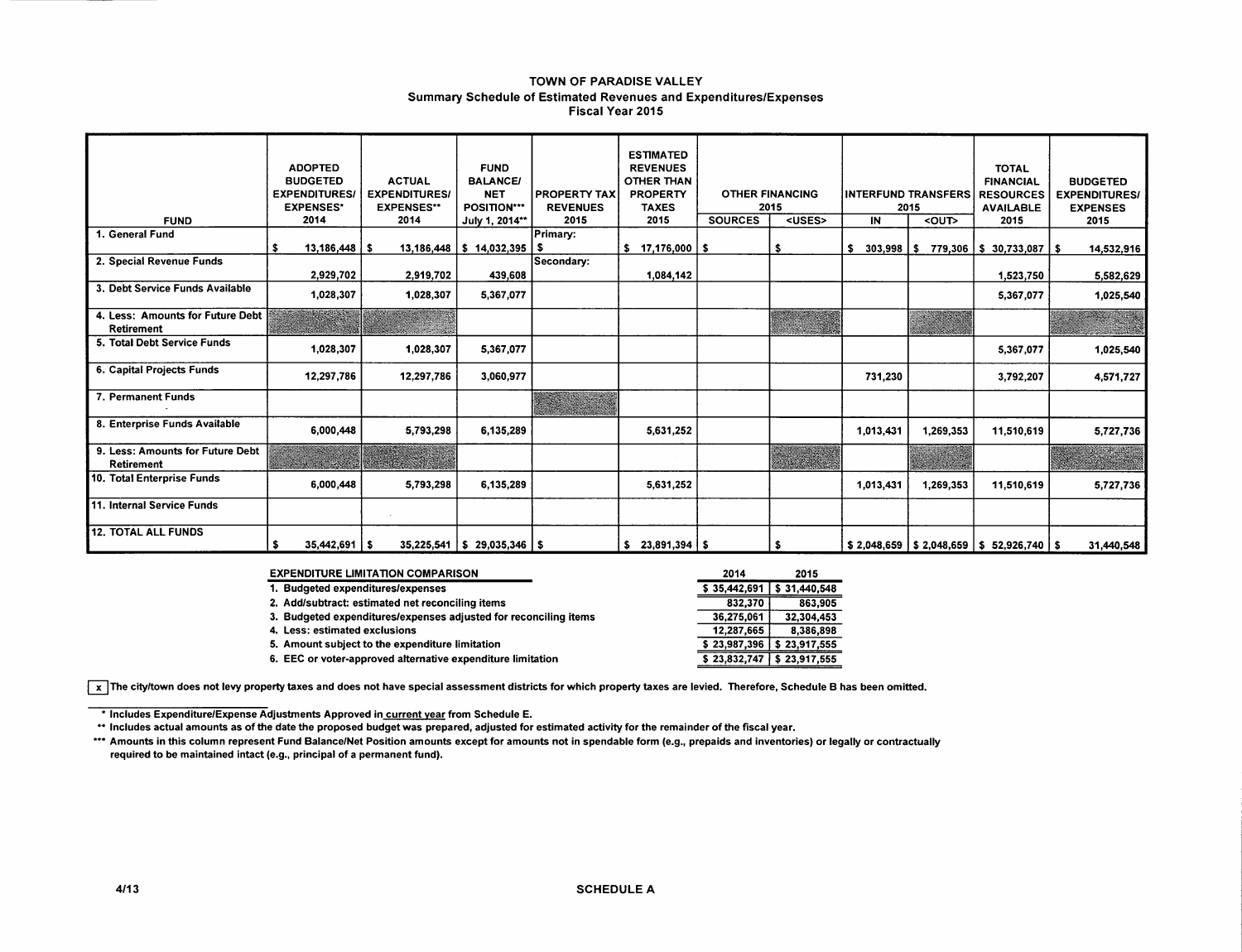## **TOWN OF PARADISE VALLEY Revenues Other Than Property Taxes Fiscal Year 2015**

| <b>SOURCE OF REVENUES</b>       | <b>ESTIMATED</b><br><b>REVENUES</b><br>2014 | <b>ACTUAL</b><br><b>REVENUES*</b><br>2014 | <b>ESTIMATED</b><br><b>REVENUES</b><br>2015 |
|---------------------------------|---------------------------------------------|-------------------------------------------|---------------------------------------------|
| <b>GENERAL FUND</b>             |                                             |                                           |                                             |
| Local taxes                     |                                             |                                           |                                             |
| Sales Tax                       | \$<br>9,101,195 \$                          | 9,401,195 \$                              | 6,222,995                                   |
| Bed Tax                         | 3,045,000                                   | 3,045,000                                 | 3,197,250                                   |
| <b>Licenses and permits</b>     |                                             |                                           |                                             |
| <b>Building Permits</b>         | 1,155,000                                   | 1,155,000                                 | 1,212,750                                   |
| Other Permits                   |                                             |                                           |                                             |
| Intergovernmental               |                                             |                                           |                                             |
| State Urban Revenue Sharing     | 1,430,262                                   | 1,430,262                                 | 1,551,849                                   |
| <b>State Sales Tax</b>          | 1,107,745                                   | 1,107,745                                 | 1,158,394                                   |
| County auto Lieu Tax            | 427,330                                     | 427,330                                   | 453,304                                     |
| <b>Charges for services</b>     |                                             |                                           |                                             |
| Franchises                      | 1,305,088                                   | 1,320,088                                 | 1,375,460                                   |
| Licenses                        |                                             |                                           |                                             |
| <b>Fines and forfeits</b>       |                                             |                                           |                                             |
| <b>Court Fines</b>              | 880,000                                     | 880,000                                   | 1,055,000                                   |
| Interest on investments         |                                             |                                           |                                             |
| Interest Income                 | 125,000                                     | 125,000                                   | 125,000                                     |
| <b>Miscellaneous</b>            |                                             |                                           |                                             |
| Miscellaneous Revenue           | 445,000                                     | 495,000                                   | 520,000                                     |
| <b>Indirect Cost Allocation</b> | 295,000                                     | 322,000                                   | 303,998                                     |
| Total General Fund \$           | 19,316,620                                  | \$<br>19,708,620                          | \$<br>17,176,000                            |

\* Includes actual revenues recognized on the modified accrual or accrual basis as of the date the proposed budget was prepared, plus estimated revenues for the remainder of the fiscal year.

## **SPECIAL REVENUE FUNDS**

| Highway User Fund                                                              | \$ | 723.169                    | \$ | 723.169                   | S. | 829,642                   |
|--------------------------------------------------------------------------------|----|----------------------------|----|---------------------------|----|---------------------------|
|                                                                                | \$ | 723,169                    | -S | 723,169                   | S. | 829,642                   |
| Donation Fund<br>Grant Fund                                                    | \$ | 10.000<br>50.000           | -S | 30,500<br>70,647          | S. | 10,000<br>50,000          |
|                                                                                | Ŧ  | 60,000                     | -S | 101.147                   | S  | 60,000                    |
| Court Enhancement Fund<br>Court JCEF Fund<br>Court Municipal Fill the Gap Fund | S. | 185.000<br>2.500<br>60,000 | S. | 185.000<br>7,000<br>4,300 | S  | 185,000<br>7,000<br>2,500 |
|                                                                                | S  | 247.500                    | S  | 196,300                   | S  | 194,500                   |
| Total Special Revenue Funds \$                                                 |    | 1.030.669                  | S  | 1,020,616                 |    | 1,084,142                 |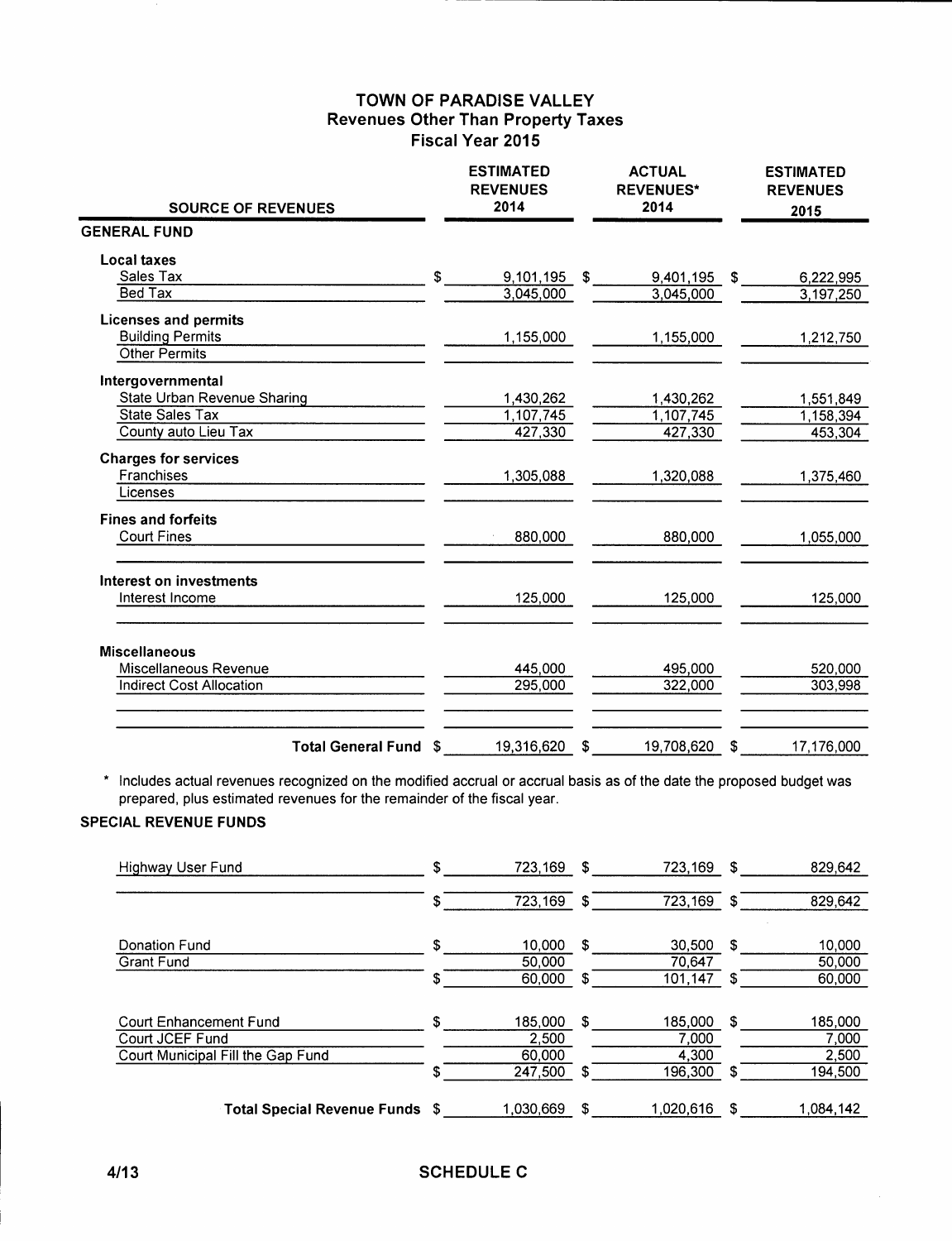## TOWN OF PARADISE VALLEY **Revenues Other Than Property Taxes** Fiscal Year 2015

| <b>SOURCE OF REVENUES</b>                                                                                                                                                                                                                                                                                                                                                                                                                                                                                                                  | <b>ESTIMATED</b><br><b>REVENUES</b><br>2014 | <b>ACTUAL</b><br><b>REVENUES*</b><br>2014                                                                                                                                                                                                                                                                           | <b>ESTIMATED</b><br><b>REVENUES</b> |
|--------------------------------------------------------------------------------------------------------------------------------------------------------------------------------------------------------------------------------------------------------------------------------------------------------------------------------------------------------------------------------------------------------------------------------------------------------------------------------------------------------------------------------------------|---------------------------------------------|---------------------------------------------------------------------------------------------------------------------------------------------------------------------------------------------------------------------------------------------------------------------------------------------------------------------|-------------------------------------|
|                                                                                                                                                                                                                                                                                                                                                                                                                                                                                                                                            |                                             |                                                                                                                                                                                                                                                                                                                     | 2015                                |
| Includes actual revenues recognized on the modified accrual or accrual basis as of the date the proposed budget was<br>prepared, plus estimated revenues for the remainder of the fiscal year.                                                                                                                                                                                                                                                                                                                                             |                                             |                                                                                                                                                                                                                                                                                                                     |                                     |
| <b>DEBT SERVICE FUNDS</b>                                                                                                                                                                                                                                                                                                                                                                                                                                                                                                                  |                                             |                                                                                                                                                                                                                                                                                                                     |                                     |
|                                                                                                                                                                                                                                                                                                                                                                                                                                                                                                                                            |                                             |                                                                                                                                                                                                                                                                                                                     |                                     |
| Debt Service Fund                                                                                                                                                                                                                                                                                                                                                                                                                                                                                                                          |                                             |                                                                                                                                                                                                                                                                                                                     |                                     |
|                                                                                                                                                                                                                                                                                                                                                                                                                                                                                                                                            |                                             |                                                                                                                                                                                                                                                                                                                     |                                     |
|                                                                                                                                                                                                                                                                                                                                                                                                                                                                                                                                            |                                             |                                                                                                                                                                                                                                                                                                                     |                                     |
|                                                                                                                                                                                                                                                                                                                                                                                                                                                                                                                                            |                                             |                                                                                                                                                                                                                                                                                                                     |                                     |
| <b>CAPITAL PROJECTS FUNDS</b>                                                                                                                                                                                                                                                                                                                                                                                                                                                                                                              |                                             |                                                                                                                                                                                                                                                                                                                     |                                     |
|                                                                                                                                                                                                                                                                                                                                                                                                                                                                                                                                            |                                             |                                                                                                                                                                                                                                                                                                                     |                                     |
| Capital Improvements                                                                                                                                                                                                                                                                                                                                                                                                                                                                                                                       |                                             |                                                                                                                                                                                                                                                                                                                     |                                     |
|                                                                                                                                                                                                                                                                                                                                                                                                                                                                                                                                            |                                             |                                                                                                                                                                                                                                                                                                                     |                                     |
|                                                                                                                                                                                                                                                                                                                                                                                                                                                                                                                                            |                                             |                                                                                                                                                                                                                                                                                                                     |                                     |
| prepared, plus estimated revenues for the remainder of the fiscal year.<br><b>PERMANENT FUNDS</b>                                                                                                                                                                                                                                                                                                                                                                                                                                          |                                             |                                                                                                                                                                                                                                                                                                                     |                                     |
|                                                                                                                                                                                                                                                                                                                                                                                                                                                                                                                                            |                                             |                                                                                                                                                                                                                                                                                                                     |                                     |
| <b>ENTERPRISE FUNDS</b>                                                                                                                                                                                                                                                                                                                                                                                                                                                                                                                    |                                             |                                                                                                                                                                                                                                                                                                                     |                                     |
|                                                                                                                                                                                                                                                                                                                                                                                                                                                                                                                                            |                                             |                                                                                                                                                                                                                                                                                                                     |                                     |
| Alarm Fund<br>$\frac{\text{I} \cdot \text{I} \cdot \text{I} \cdot \text{I} \cdot \text{I} \cdot \text{I} \cdot \text{I} \cdot \text{I} \cdot \text{I} \cdot \text{I} \cdot \text{I} \cdot \text{I} \cdot \text{I} \cdot \text{I} \cdot \text{I} \cdot \text{I} \cdot \text{I} \cdot \text{I} \cdot \text{I} \cdot \text{I} \cdot \text{I} \cdot \text{I} \cdot \text{I} \cdot \text{I} \cdot \text{I} \cdot \text{I} \cdot \text{I} \cdot \text{I} \cdot \text{I} \cdot \text{I} \cdot \text{I} \cdot \$<br><b>Wastewater Utility Fund</b> | 2,020,000                                   | 240,000<br>2,047,620                                                                                                                                                                                                                                                                                                | 240.000<br>2,067,876                |
| Wastewater Impact Fee Fund                                                                                                                                                                                                                                                                                                                                                                                                                                                                                                                 | 35,000                                      | 520,146                                                                                                                                                                                                                                                                                                             |                                     |
| Fire Service Fund                                                                                                                                                                                                                                                                                                                                                                                                                                                                                                                          | 3,217,000                                   | 3,128,000                                                                                                                                                                                                                                                                                                           |                                     |
|                                                                                                                                                                                                                                                                                                                                                                                                                                                                                                                                            |                                             |                                                                                                                                                                                                                                                                                                                     | 184,426                             |
|                                                                                                                                                                                                                                                                                                                                                                                                                                                                                                                                            | $5,512,000$ \$                              | 5,935,766                                                                                                                                                                                                                                                                                                           | 3,138,950<br>5,631,252              |
| Total Enterprise Funds \$ ________ 5,512,000 \$ _______ 5,935,766                                                                                                                                                                                                                                                                                                                                                                                                                                                                          |                                             |                                                                                                                                                                                                                                                                                                                     | 5,631,252                           |
| * Includes actual revenues recognized on the modified accrual or accrual basis as of the date the proposed budget was<br>prepared, plus estimated revenues for the remainder of the fiscal year.<br><b>INTERNAL SERVICE FUNDS</b>                                                                                                                                                                                                                                                                                                          |                                             |                                                                                                                                                                                                                                                                                                                     |                                     |
|                                                                                                                                                                                                                                                                                                                                                                                                                                                                                                                                            |                                             | $\frac{1}{2}$ $\frac{1}{2}$ $\frac{1}{2}$ $\frac{1}{2}$ $\frac{1}{2}$ $\frac{1}{2}$ $\frac{1}{2}$ $\frac{1}{2}$ $\frac{1}{2}$ $\frac{1}{2}$ $\frac{1}{2}$ $\frac{1}{2}$ $\frac{1}{2}$ $\frac{1}{2}$ $\frac{1}{2}$ $\frac{1}{2}$ $\frac{1}{2}$ $\frac{1}{2}$ $\frac{1}{2}$ $\frac{1}{2}$ $\frac{1}{2}$ $\frac{1}{2}$ |                                     |

TOTAL ALL FUNDS  $\frac{1}{25.859,289}$  \$ 26,665,002 \$ 23,891,394

\* Includes actual revenues recognized on the modified accrual or accrual basis as of the date the proposed budget was prepared, plus estimated revenues for the remainder of the fiscal year.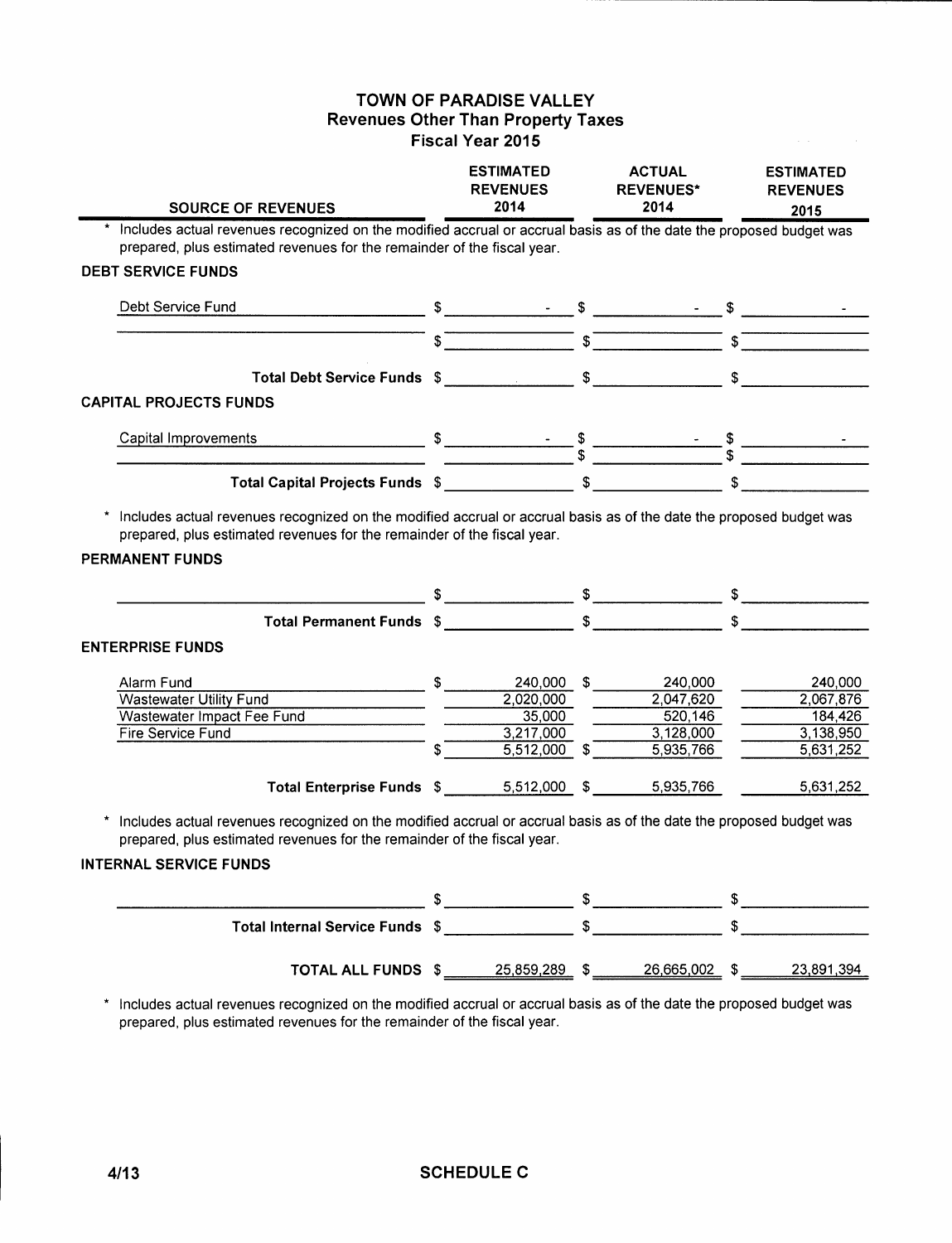## TOWN OF PARADISE VALLEY Other Financing Sources/<Uses> and Interfund Transfers Fiscal Year 2015

|                                         |      | <b>OTHER FINANCING</b><br>2015                                                                                                                                                                                                                                                                                      |    |                       |                    | <b>INTERFUND TRANSFERS</b><br>2015 |                    |
|-----------------------------------------|------|---------------------------------------------------------------------------------------------------------------------------------------------------------------------------------------------------------------------------------------------------------------------------------------------------------------------|----|-----------------------|--------------------|------------------------------------|--------------------|
| <b>FUND</b>                             |      | <b>SOURCES</b>                                                                                                                                                                                                                                                                                                      |    | <uses></uses>         |                    | $\overline{\mathsf{IN}}^-$         | $1$                |
| <b>GENERAL FUND</b>                     |      |                                                                                                                                                                                                                                                                                                                     |    |                       |                    |                                    |                    |
|                                         |      | $\frac{1}{2}$ $\frac{1}{2}$ $\frac{1}{2}$ $\frac{1}{2}$ $\frac{1}{2}$ $\frac{1}{2}$ $\frac{1}{2}$ $\frac{1}{2}$ $\frac{1}{2}$ $\frac{1}{2}$ $\frac{1}{2}$ $\frac{1}{2}$ $\frac{1}{2}$ $\frac{1}{2}$ $\frac{1}{2}$ $\frac{1}{2}$ $\frac{1}{2}$ $\frac{1}{2}$ $\frac{1}{2}$ $\frac{1}{2}$ $\frac{1}{2}$ $\frac{1}{2}$ |    |                       |                    |                                    |                    |
| $\overline{CIP}$                        |      |                                                                                                                                                                                                                                                                                                                     |    |                       |                    |                                    | 731,230            |
| <b>Expense Reimbursement</b>            |      |                                                                                                                                                                                                                                                                                                                     |    |                       |                    |                                    | 48,076             |
| <b>Indirect Cost Allocation</b>         |      |                                                                                                                                                                                                                                                                                                                     |    |                       |                    | 303,998                            |                    |
|                                         |      |                                                                                                                                                                                                                                                                                                                     |    |                       |                    |                                    |                    |
|                                         |      |                                                                                                                                                                                                                                                                                                                     |    |                       | $\mathbb{S}$       | 303,998                            | 779,306            |
| <b>SPECIAL REVENUE FUNDS</b>            |      |                                                                                                                                                                                                                                                                                                                     |    |                       |                    |                                    |                    |
|                                         |      |                                                                                                                                                                                                                                                                                                                     |    |                       |                    |                                    |                    |
|                                         |      |                                                                                                                                                                                                                                                                                                                     |    |                       |                    |                                    |                    |
|                                         |      |                                                                                                                                                                                                                                                                                                                     |    |                       |                    |                                    |                    |
|                                         |      |                                                                                                                                                                                                                                                                                                                     |    |                       |                    |                                    |                    |
|                                         |      |                                                                                                                                                                                                                                                                                                                     |    |                       | $S^-$              |                                    |                    |
|                                         |      |                                                                                                                                                                                                                                                                                                                     |    |                       |                    |                                    |                    |
| <b>DEBT SERVICE FUNDS</b>               |      |                                                                                                                                                                                                                                                                                                                     |    |                       |                    |                                    |                    |
|                                         |      |                                                                                                                                                                                                                                                                                                                     |    |                       |                    | $\frac{1}{2}$                      |                    |
|                                         |      |                                                                                                                                                                                                                                                                                                                     |    |                       |                    |                                    |                    |
|                                         |      |                                                                                                                                                                                                                                                                                                                     |    |                       |                    |                                    |                    |
|                                         |      |                                                                                                                                                                                                                                                                                                                     |    |                       |                    |                                    |                    |
|                                         |      |                                                                                                                                                                                                                                                                                                                     |    |                       | $\sqrt{s}$         |                                    |                    |
| <b>CAPITAL PROJECTS FUNDS</b>           |      |                                                                                                                                                                                                                                                                                                                     |    |                       |                    |                                    |                    |
|                                         |      |                                                                                                                                                                                                                                                                                                                     |    |                       |                    |                                    |                    |
| Capital Funding <b>Capital</b>          |      |                                                                                                                                                                                                                                                                                                                     |    |                       |                    | 731,230                            |                    |
|                                         |      |                                                                                                                                                                                                                                                                                                                     |    |                       |                    |                                    |                    |
|                                         |      |                                                                                                                                                                                                                                                                                                                     |    |                       |                    |                                    |                    |
|                                         |      |                                                                                                                                                                                                                                                                                                                     |    |                       |                    |                                    |                    |
| Total Capital Projects Funds \$         |      |                                                                                                                                                                                                                                                                                                                     |    |                       | $\boldsymbol{s}^-$ | 731,230                            |                    |
| <b>PERMANENT FUNDS</b>                  |      |                                                                                                                                                                                                                                                                                                                     |    |                       |                    |                                    |                    |
|                                         |      | $\sim$                                                                                                                                                                                                                                                                                                              |    | $\frac{1}{2}$         |                    | $\frac{1}{\sqrt{2}}$               |                    |
|                                         |      |                                                                                                                                                                                                                                                                                                                     |    |                       |                    |                                    |                    |
|                                         |      |                                                                                                                                                                                                                                                                                                                     |    |                       |                    |                                    |                    |
|                                         |      |                                                                                                                                                                                                                                                                                                                     |    |                       |                    |                                    |                    |
| <b>Total Permanent Funds \$</b>         |      |                                                                                                                                                                                                                                                                                                                     | \$ |                       | \$                 |                                    |                    |
|                                         |      |                                                                                                                                                                                                                                                                                                                     |    |                       |                    |                                    |                    |
| <b>ENTERPRISE FUNDS</b>                 |      |                                                                                                                                                                                                                                                                                                                     |    |                       |                    |                                    |                    |
| Alarm Service Fund<br>Fire Service Fund |      |                                                                                                                                                                                                                                                                                                                     |    |                       | \$                 |                                    | 50,055             |
| <b>Wastewater Operating Fund</b>        |      |                                                                                                                                                                                                                                                                                                                     |    |                       |                    | 48,076<br>965,355                  | 132,274<br>121,669 |
| Sewer Impact Fee Fund                   |      |                                                                                                                                                                                                                                                                                                                     |    |                       |                    |                                    | 965,355            |
|                                         |      |                                                                                                                                                                                                                                                                                                                     |    |                       |                    |                                    |                    |
| Total Enterprise Funds \$               |      |                                                                                                                                                                                                                                                                                                                     |    | $\overline{\text{S}}$ | $\mathfrak{s}^-$   | 1,013,431                          | 1,269,353          |
| <b>INTERNAL SERVICE FUNDS</b>           |      |                                                                                                                                                                                                                                                                                                                     |    |                       |                    |                                    |                    |
|                                         |      | $\sim$                                                                                                                                                                                                                                                                                                              |    | $\sim$                |                    | $\sim$                             |                    |
|                                         |      |                                                                                                                                                                                                                                                                                                                     |    |                       |                    |                                    |                    |
|                                         |      |                                                                                                                                                                                                                                                                                                                     |    |                       |                    |                                    |                    |
|                                         |      |                                                                                                                                                                                                                                                                                                                     |    |                       |                    |                                    |                    |
|                                         |      |                                                                                                                                                                                                                                                                                                                     |    |                       |                    |                                    |                    |
| Total Internal Service Funds \$         |      | $\overline{\phantom{0}}$ s <sup>-</sup>                                                                                                                                                                                                                                                                             |    |                       | $\boldsymbol{s}^-$ |                                    |                    |
| <b>TOTAL ALL FUNDS</b>                  | - \$ |                                                                                                                                                                                                                                                                                                                     |    |                       | \$                 | 2,048,659                          | 2,048,659          |
|                                         |      |                                                                                                                                                                                                                                                                                                                     |    |                       |                    |                                    |                    |
| 4/13                                    |      | <b>SCHEDULE D</b>                                                                                                                                                                                                                                                                                                   |    |                       |                    |                                    |                    |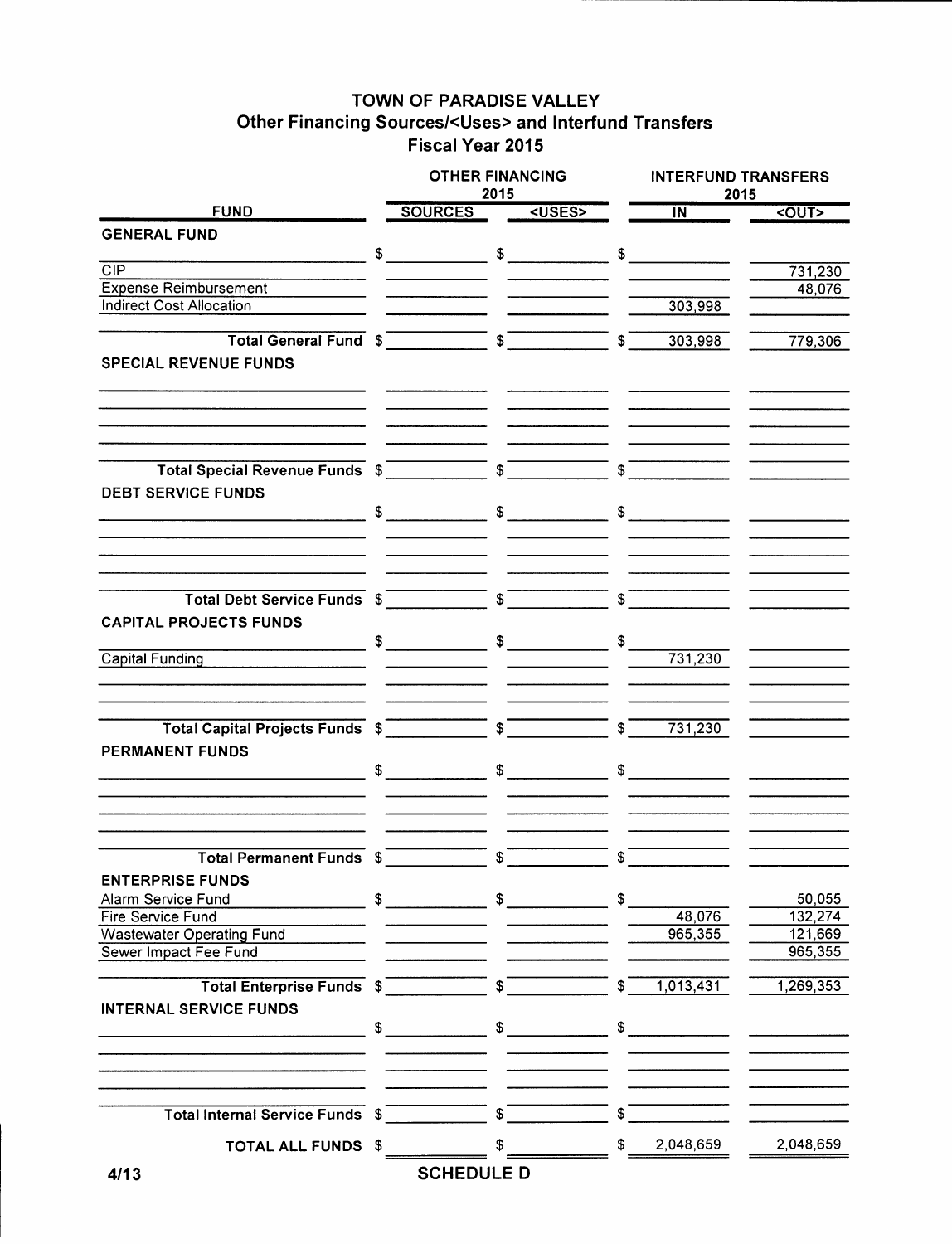## TOWN OF PARADISE VALLEY **Expenditures/Expenses by Fund** Fiscal Year 2015

| <b>FUND/DEPARTMENT</b>                 |               | <b>ADOPTED</b><br><b>BUDGETED</b><br><b>EXPENDITURES/</b><br><b>EXPENSES</b><br>2014 |              | <b>EXPENDITURE/</b><br><b>EXPENSE</b><br><b>ADJUSTMENTS</b><br><b>APPROVED</b><br>2014 | <b>ACTUAL</b><br><b>EXPENDITURES/</b><br><b>EXPENSES*</b><br>2014 | <b>BUDGETED</b><br><b>EXPENDITURES/</b><br><b>EXPENSES</b><br>2015 |
|----------------------------------------|---------------|--------------------------------------------------------------------------------------|--------------|----------------------------------------------------------------------------------------|-------------------------------------------------------------------|--------------------------------------------------------------------|
| <b>GENERAL FUND</b>                    |               |                                                                                      |              |                                                                                        |                                                                   |                                                                    |
| Mayor & Council                        | $\mathfrak s$ | 102,610 \$                                                                           |              | 3,500                                                                                  | 106,110                                                           | 107,510                                                            |
| <b>Tourisim Promotion</b>              |               | 1,082,225                                                                            |              |                                                                                        | 1,082,225                                                         | 1,193,208                                                          |
| own Manager                            |               | 658,477                                                                              |              | 22,303                                                                                 | 680,780                                                           | 688,122                                                            |
| Town Attorney                          |               | 518,699                                                                              |              | (2,798)                                                                                | 515,901                                                           | 508,324                                                            |
| Finance                                |               | 1,479,697                                                                            |              | 95,718                                                                                 | 1,575,414                                                         | 1,746,726                                                          |
| <b>Community Development</b>           |               | 1,123,098                                                                            |              | 26,991                                                                                 | 1,150,089                                                         | 1,154,213                                                          |
| Municipal Court                        |               | 491,102                                                                              |              | 24,654                                                                                 | 515,756                                                           | 503,655                                                            |
| <b>Public Works</b>                    |               | 1,220,200                                                                            |              | 32,711                                                                                 | 1,252,911                                                         | 1,262,697                                                          |
| Police                                 |               | 6,070,951                                                                            |              | 48,299                                                                                 | 6,119,250                                                         | 6,843,461                                                          |
| Payroll Merit Allowance                |               | 225,000                                                                              |              | (223, 230)                                                                             | 1,770                                                             | 325,000                                                            |
| <b>Operating Contingency</b>           |               | 470,734                                                                              |              | (291, 849)                                                                             | 178,885                                                           | 200,000                                                            |
| <b>Emergency Contingency</b>           |               | 2,400,000                                                                            |              | (2, 392, 643)                                                                          | 7,357                                                             |                                                                    |
| <b>Total General Fund \$</b>           |               | 15,842,792                                                                           | \$           | (2,656,344)                                                                            | 13, 186, 448                                                      | 14,532,916                                                         |
| <b>SPECIAL REVENUE FUNDS</b>           |               |                                                                                      |              |                                                                                        |                                                                   |                                                                    |
| Highway User Revenue Fund              | \$            | 2,719,068                                                                            | \$           | 14,487                                                                                 | 2,733,555                                                         | 2,679,191                                                          |
| Donations Fund                         |               | 7,000                                                                                |              | 23,500                                                                                 | 20,500                                                            | 10,000                                                             |
| Grants Fund                            |               | 50,000                                                                               |              | 20,647                                                                                 | 70,647                                                            | 50,000                                                             |
| <b>Court Enhancement Fund</b>          |               | 92,500                                                                               |              |                                                                                        | 92,500                                                            | 140,938                                                            |
| <b>JCEF</b>                            |               | 2,500                                                                                |              |                                                                                        | 2,500                                                             | 2,500                                                              |
| Municipal Fill the Gap                 |               |                                                                                      |              |                                                                                        |                                                                   |                                                                    |
| Contingency Fund                       |               |                                                                                      |              |                                                                                        |                                                                   | 2,700,000                                                          |
| Total Special Revenue Funds \$         |               | 2,871,068                                                                            | $\mathbf{s}$ | 58,634                                                                                 | 2,919,702                                                         | 5,582,629                                                          |
| <b>DEBT SERVICE FUNDS</b>              |               |                                                                                      |              |                                                                                        |                                                                   |                                                                    |
| Debt Service Fund                      | \$            | 1,028,307                                                                            | \$           |                                                                                        | 1,028,307                                                         | 1,025,540                                                          |
| Total Debt Service Funds \$            |               | 1,028,307                                                                            | $\sqrt{s}$   |                                                                                        | 1,028,307                                                         | 1,025,540                                                          |
| <b>CAPITAL PROJECTS FUNDS</b>          |               |                                                                                      |              |                                                                                        |                                                                   |                                                                    |
| Capital Improvement Fund               | $\frac{1}{2}$ | 9,525,143 \$                                                                         |              | 2,772,643                                                                              | 12,297,786                                                        | 4,571,727                                                          |
| <b>Total Capital Projects Funds \$</b> |               | 9,525,143                                                                            | \$           | 2,772,643                                                                              | 12,297,786                                                        | 4,571,727                                                          |
| PERMANENT FUNDS                        |               |                                                                                      |              |                                                                                        |                                                                   |                                                                    |
|                                        | \$            |                                                                                      | \$           |                                                                                        |                                                                   |                                                                    |
| Total Permanent Funds \$               |               |                                                                                      | \$           |                                                                                        |                                                                   |                                                                    |
| <b>ENTERPRISE FUNDS</b>                |               |                                                                                      |              |                                                                                        |                                                                   |                                                                    |
| Alarm Service Fund                     | \$            | 100,600                                                                              | \$           |                                                                                        | 103,300                                                           | 10,463                                                             |
| Fire Service Fund                      |               | 2,903,500                                                                            |              |                                                                                        | 2,693,650                                                         | 2,955,037                                                          |
| <b>Wastewater Utility Fund</b>         |               | 1,954,400                                                                            |              | 977,217                                                                                | 2,931,617                                                         | 2,762,236                                                          |
| Wastewater Impact Fee Fund             |               | 1,009,731                                                                            |              | (945,000)                                                                              | 64,731                                                            |                                                                    |
| <b>Total Enterprise Funds</b>          | \$            | 5,968,231                                                                            | \$           | 32,217                                                                                 | 5,793,298                                                         | 5,727,736                                                          |
| <b>INTERNAL SERVICE FUNDS</b>          |               |                                                                                      |              |                                                                                        |                                                                   |                                                                    |
|                                        | \$            |                                                                                      | \$           |                                                                                        |                                                                   |                                                                    |
| Total Internal Service Funds \$        |               |                                                                                      | S            |                                                                                        |                                                                   |                                                                    |
| TOTAL ALL FUNDS \$                     |               | 35,235,541                                                                           | \$           | 207,150                                                                                | 35,225,541                                                        | 31,440,548                                                         |

\* Includes actual expenditures/expenses recognized on the modified accrual or accrual basis as of the date the proposed budget was prepared, plus estimated expenditures/expenses for the remainder of the fiscal year.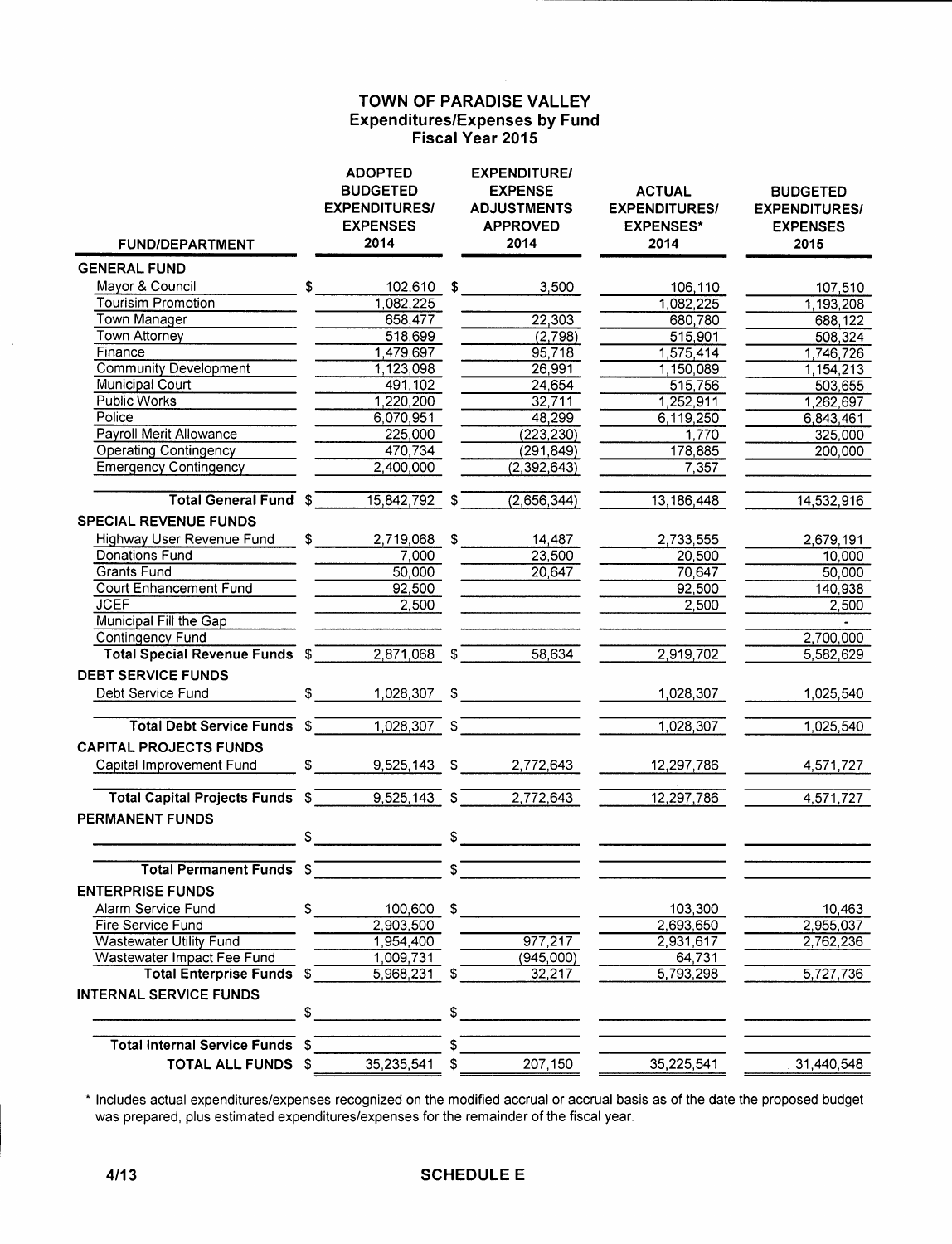#### TOWN OF PARADISE VALLEY Expenditures/Expenses by Department Fiscal Year 2015

 $\mathcal{A}^{\mathcal{A}}$ 

|                                                               |    | <b>ADOPTED</b><br><b>BUDGETED</b><br><b>EXPENDITURES/</b><br><b>EXPENSES</b>                         |    | <b>EXPENDITURE/</b><br><b>EXPENSE</b><br><b>ADJUSTMENTS</b><br><b>APPROVED</b> |                | <b>ACTUAL</b><br><b>EXPENDITURES/</b><br><b>EXPENSES*</b> | <b>BUDGETED</b><br><b>EXPENDITURES/</b><br><b>EXPENSES</b> |                      |  |
|---------------------------------------------------------------|----|------------------------------------------------------------------------------------------------------|----|--------------------------------------------------------------------------------|----------------|-----------------------------------------------------------|------------------------------------------------------------|----------------------|--|
| <b>DEPARTMENT/FUND</b>                                        |    | 2014                                                                                                 |    | 2014                                                                           |                | 2014                                                      |                                                            | 2015                 |  |
| Mayor & Council<br>S<br>Department Total \$                   |    |                                                                                                      |    |                                                                                |                |                                                           |                                                            |                      |  |
| General Fund                                                  |    | $102,610$ \$<br>102,610                                                                              |    | $3,500$ \$<br>3.500                                                            |                | 106,110<br>106,110                                        |                                                            | 107,510<br>107,510   |  |
|                                                               |    |                                                                                                      |    |                                                                                |                |                                                           |                                                            |                      |  |
| Tourisim & Promotion                                          |    |                                                                                                      |    |                                                                                |                |                                                           |                                                            |                      |  |
| Department Total \$<br>General Fund                           |    | 1,082,225 \$                                                                                         |    |                                                                                | \$             | 1,082,225                                                 |                                                            | 1,193,208            |  |
|                                                               |    | 1,082,225                                                                                            |    |                                                                                |                | 1,082,225                                                 |                                                            | 1,193,208            |  |
| Town Manager                                                  |    |                                                                                                      |    |                                                                                |                |                                                           |                                                            |                      |  |
| General Fund                                                  |    |                                                                                                      |    | 22,303 \$                                                                      |                | 680,780                                                   |                                                            | 688,122              |  |
|                                                               |    | 658,477                                                                                              |    | 22,303                                                                         |                | 680,780                                                   |                                                            | 688,122              |  |
|                                                               |    |                                                                                                      |    |                                                                                |                |                                                           |                                                            |                      |  |
| Town Attorney                                                 |    |                                                                                                      |    |                                                                                |                |                                                           |                                                            |                      |  |
| General Fund<br>Department Total \$                           |    | $518,700$ \$                                                                                         |    | $(2,798)$ \$                                                                   |                | 515,902                                                   |                                                            | 508,324              |  |
|                                                               |    | 518,700                                                                                              |    | (2.798)                                                                        |                | 515,902                                                   |                                                            | 508,324              |  |
| Finance                                                       |    |                                                                                                      |    |                                                                                |                |                                                           |                                                            |                      |  |
| General Fund                                                  |    |                                                                                                      |    | 95,718 \$                                                                      |                | 1,575,413                                                 |                                                            | 1,746,726            |  |
|                                                               |    | $\begin{array}{c cccc}\n & & 1,479,695 & 5 \\ \hline\nDepartment Total & 5 & 1,479,695\n\end{array}$ |    | 95,718                                                                         |                | 1,575,413                                                 |                                                            | 1,746,726            |  |
|                                                               |    |                                                                                                      |    |                                                                                |                |                                                           |                                                            |                      |  |
| General Fund                                                  |    |                                                                                                      |    |                                                                                |                |                                                           |                                                            |                      |  |
|                                                               |    |                                                                                                      |    | $\frac{1}{23,500}$ \$-                                                         |                |                                                           |                                                            |                      |  |
| Grants Spec Revenue Fund                                      |    | $\frac{60,000}{50,000}$ \$                                                                           |    | $20,647$ \$                                                                    |                | 30,500<br>70,647                                          |                                                            | 10,000<br>50,000     |  |
| Department Total \$                                           |    | 57,000                                                                                               |    | 44,147                                                                         |                | 101,147                                                   |                                                            | 60,000               |  |
|                                                               |    |                                                                                                      |    |                                                                                |                |                                                           |                                                            |                      |  |
| <b>Community Development</b>                                  |    |                                                                                                      |    |                                                                                |                |                                                           |                                                            |                      |  |
| General Fund \$ 1,123,098 \$<br>Department Total \$ 1,123,098 |    |                                                                                                      |    | 26,991 \$                                                                      |                | 1,150,089                                                 |                                                            | 1,154,213            |  |
|                                                               |    |                                                                                                      |    | 26,991                                                                         |                | 1,150,089                                                 |                                                            | 1,154,213            |  |
|                                                               |    |                                                                                                      |    |                                                                                |                |                                                           |                                                            |                      |  |
| <b>Municipal Court</b>                                        |    |                                                                                                      |    |                                                                                |                | 92,500                                                    |                                                            |                      |  |
| Special Revenue Court Enh \$92,500 \$<br>Special Revenue JCEF |    | $\frac{2,500}{2,500}$ \$                                                                             |    |                                                                                | \$_            | $\frac{1}{2,500}$                                         |                                                            | 140,938<br>2,500     |  |
| Special Revenue MFTG                                          |    |                                                                                                      |    |                                                                                |                |                                                           |                                                            |                      |  |
| General Fund                                                  |    | $\frac{1}{491,102}$ \$                                                                               |    | $24,654$ \$                                                                    |                | 515,756                                                   |                                                            | 503,655              |  |
| Department Total \$                                           |    | 586,102                                                                                              |    | 24,654                                                                         |                | 610,756                                                   |                                                            | 647,093              |  |
|                                                               |    |                                                                                                      |    |                                                                                |                |                                                           |                                                            |                      |  |
| Public Works                                                  |    |                                                                                                      |    |                                                                                |                |                                                           |                                                            |                      |  |
| General Fund                                                  |    | $\frac{1}{2}$<br>1,220,200 \$                                                                        |    | $32,711$ \$                                                                    |                | 1,252,911                                                 |                                                            | 1,262,697            |  |
| Grants Fund<br>HURF Special Revenue Fund                      |    | $\sim$ $\sim$ $\sim$ $\sim$ $\sim$<br>$2,719,066$ \$                                                 |    | $14,487$ \$                                                                    |                | \$<br>2,733,553                                           |                                                            | 2,679,191            |  |
| Department Total \$                                           |    | 3,939,266                                                                                            |    | 47,198                                                                         |                | 3,986,464                                                 |                                                            | 3,941,888            |  |
|                                                               |    |                                                                                                      |    |                                                                                |                |                                                           |                                                            |                      |  |
| Police                                                        |    |                                                                                                      |    |                                                                                |                |                                                           |                                                            |                      |  |
| General Fund                                                  |    | 6,070,951 \$                                                                                         |    | 48,299 \$                                                                      |                | 6,119,250                                                 |                                                            | 6,843,461            |  |
|                                                               |    | $s = 1$                                                                                              |    |                                                                                |                | $s$ and $s$                                               |                                                            |                      |  |
|                                                               |    |                                                                                                      |    | $\sqrt[3]{\phantom{222}}$                                                      | $\mathbf{s}^-$ |                                                           |                                                            |                      |  |
| Department Total \$                                           |    | 6,070,951                                                                                            |    | 48,299                                                                         |                | 6,119,250                                                 |                                                            | 6,843,461            |  |
| <b>Fire Services</b>                                          |    |                                                                                                      |    |                                                                                |                |                                                           |                                                            |                      |  |
| Fire Service Fund                                             |    | 2,903,500 \$<br>$\frac{1}{2}$                                                                        |    | $(209, 850)$ \$                                                                |                | 2,963,650                                                 |                                                            | 2,926,450            |  |
| Operating Contingency                                         |    |                                                                                                      | \$ |                                                                                |                |                                                           |                                                            | 28,587               |  |
| Debt Service Fund                                             |    | 758,479                                                                                              |    |                                                                                |                | 758.479                                                   |                                                            | 756,438              |  |
| Department Total \$                                           |    | 3,661,979                                                                                            |    | (209, 850)                                                                     |                | 3,722,129                                                 |                                                            | <u>3,711,475 </u>    |  |
|                                                               |    |                                                                                                      |    |                                                                                |                |                                                           |                                                            |                      |  |
| Capital Improvement Program                                   |    |                                                                                                      |    |                                                                                |                |                                                           |                                                            |                      |  |
| Capital Project Fund<br>Department Total \$                   | \$ | $9,525,143$ \$<br>9.525,143                                                                          |    | 2,772,643 \$                                                                   |                | 12,297,786                                                |                                                            | 4,571,727            |  |
|                                                               |    |                                                                                                      |    | 2,772,643                                                                      |                | 12,297,786                                                |                                                            | 4,571,727            |  |
| <b>Alarm Services</b>                                         |    |                                                                                                      |    |                                                                                |                |                                                           |                                                            |                      |  |
| Enterprise Fund                                               | \$ | 100,600                                                                                              | s  | 2.700 \$                                                                       |                | 103,300                                                   |                                                            | 8,700                |  |
| Operating Contingency                                         |    |                                                                                                      |    |                                                                                |                |                                                           |                                                            | 1,763                |  |
| Department Total \$                                           |    | 100,600                                                                                              |    | 2,700                                                                          |                | 103,300                                                   |                                                            | 10,463               |  |
|                                                               |    |                                                                                                      |    |                                                                                |                |                                                           |                                                            |                      |  |
| <b>Wastewater Utility</b>                                     |    |                                                                                                      |    |                                                                                |                |                                                           |                                                            |                      |  |
| Enterprise Fund                                               | S. |                                                                                                      |    | 1,954,400 \$977,217 \$                                                         |                | 2,931,617                                                 |                                                            | 2,709,900            |  |
| <b>Operating Contingency</b><br>Wastewater Impact Fee Fund    |    | 1,009,730                                                                                            |    | (945,000)                                                                      |                | 64,730                                                    |                                                            | 52,336<br>$\sim 100$ |  |
| Debt Service Fund                                             |    | 269,828 \$                                                                                           |    |                                                                                |                | 269,828                                                   |                                                            | 269,102              |  |
| Department Total \$                                           |    | 3,233,958                                                                                            |    | 32,217                                                                         |                | 3,266,175                                                 |                                                            | 3,031,338            |  |
|                                                               |    |                                                                                                      |    |                                                                                |                |                                                           |                                                            |                      |  |
| Contingencies                                                 |    |                                                                                                      |    |                                                                                |                |                                                           |                                                            |                      |  |
| General Fund                                                  |    | 470,734 \$                                                                                           |    | $(291, 849)$ \$                                                                |                | 178,885                                                   |                                                            | 200,000              |  |
| General Fund                                                  | \$ | 225,000 \$<br>2,400,000 \$                                                                           |    | $(223, 230)$ \$<br>$(2,392,643)$ \$                                            |                | 1,770<br>7,357                                            |                                                            | 325,000<br>2,700,000 |  |
| General Fund<br>Department Total \$                           |    | 3,095,734                                                                                            |    | (2,907,722)                                                                    |                | 188,012                                                   |                                                            | 3,225,000            |  |
| TOTAL ALL DEPARTMENTS                                         |    | 35,235,538<br>\$\$                                                                                   |    | $\overline{\mathbf{s}}$<br>$\mathbf{o}$                                        |                | 35,505,538<br>\$                                          | \$                                                         | 31,440,548           |  |
|                                                               |    |                                                                                                      |    |                                                                                |                |                                                           |                                                            |                      |  |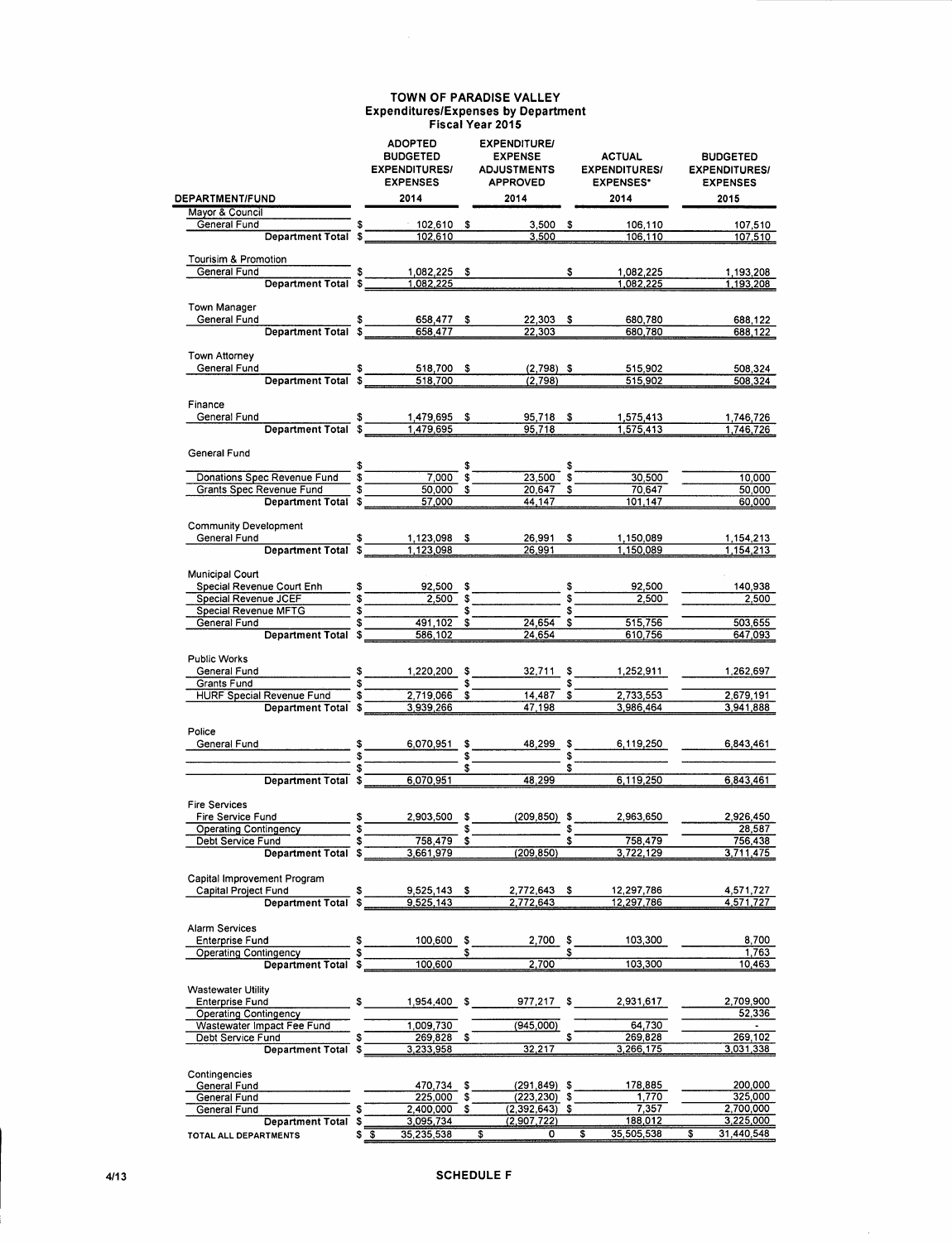#### TOWN OF PARADISE VALLEY Full-Time Employees and Personnel Compensation Fiscal Year 2015

| <b>FUND</b>                         | <b>Full-Time</b><br><b>Equivalent (FTE)</b><br>2015 |                | <b>Employee Salaries</b><br>and Hourly Costs<br>2015 | <b>Retirement Costs</b><br>2015                                                                                             |              | <b>Healthcare Costs</b><br>2015    | <b>Other Benefit</b><br>Costs<br>2015                                                      |                | <b>Total Estimated</b><br>Personnel<br>Compensation<br>2015 |
|-------------------------------------|-----------------------------------------------------|----------------|------------------------------------------------------|-----------------------------------------------------------------------------------------------------------------------------|--------------|------------------------------------|--------------------------------------------------------------------------------------------|----------------|-------------------------------------------------------------|
| <b>GENERAL FUND</b>                 | 86                                                  | \$             | 6,336,973 \$                                         | 2,136,970 \$                                                                                                                |              | 972,402 \$                         | $918,213 = $$                                                                              |                | 10,364,557                                                  |
| <b>SPECIAL REVENUE FUNDS</b>        |                                                     |                |                                                      | $\sqrt[3]{\begin{array}{c} \text{5} \\ \text{6} \end{array}}$ $\sqrt[3]{\begin{array}{c} \text{6} \\ \text{7} \end{array}}$ |              |                                    |                                                                                            |                | $=$ \$                                                      |
| <b>Total Special Revenue Funds</b>  |                                                     | $\sqrt{s}$     |                                                      | $\sqrt{s}$                                                                                                                  |              | $\sqrt{2}$                         | $\begin{array}{c c c c c c} \hline \text{ } & & \text{ } & \text{ } \\ \hline \end{array}$ | $=$ \$         |                                                             |
| <b>DEBT SERVICE FUNDS</b>           |                                                     |                |                                                      |                                                                                                                             |              |                                    |                                                                                            | $=$ \$         |                                                             |
| <b>Total Debt Service Funds</b>     |                                                     | $\sqrt{s}$     |                                                      | $\sim$                                                                                                                      |              | $\sqrt{3}$                         | $\overline{\text{S}}$                                                                      | $=$ \$         |                                                             |
| <b>CAPITAL PROJECTS FUNDS</b>       |                                                     |                |                                                      |                                                                                                                             |              |                                    |                                                                                            |                | $=$ \$                                                      |
| <b>Total Capital Projects Funds</b> |                                                     | S              |                                                      | $s$ $\overline{\phantom{a}}$                                                                                                |              | $\overline{\text{s}}$              | $\overline{\text{S}}$                                                                      | $=$ \$         |                                                             |
| <b>PERMANENT FUNDS</b>              |                                                     |                |                                                      |                                                                                                                             |              |                                    |                                                                                            | $=$ \$         |                                                             |
| <b>Total Permanent Funds</b>        |                                                     | $\mathbf{s}^-$ |                                                      | $\overline{\mathbf{s}}$                                                                                                     |              | $\overline{\text{S}}$              | $\int$                                                                                     | $=$ \$         |                                                             |
| <b>ENTERPRISE FUNDS</b>             |                                                     | $\mathsf{\$}$  |                                                      | $\frac{1}{2}$                                                                                                               |              | $\sim$ $\sim$ $\sim$ $\sim$ $\sim$ |                                                                                            |                | $=$ \$                                                      |
| <b>Total Enterprise Funds</b>       |                                                     | $\mathfrak{S}$ |                                                      | \$                                                                                                                          | $\mathsf{s}$ |                                    | \$                                                                                         | $=$ $\sqrt{s}$ |                                                             |
| <b>TOTAL ALL FUNDS</b>              | 86 \$                                               |                | 6,336,973 \$                                         | 2,136,970 \$                                                                                                                |              | 972,402 \$                         | $918,213 = $$                                                                              |                | 10,364,557                                                  |

 $\mathcal{L}_{\mathcal{A}}$ 

 $\mathcal{L}$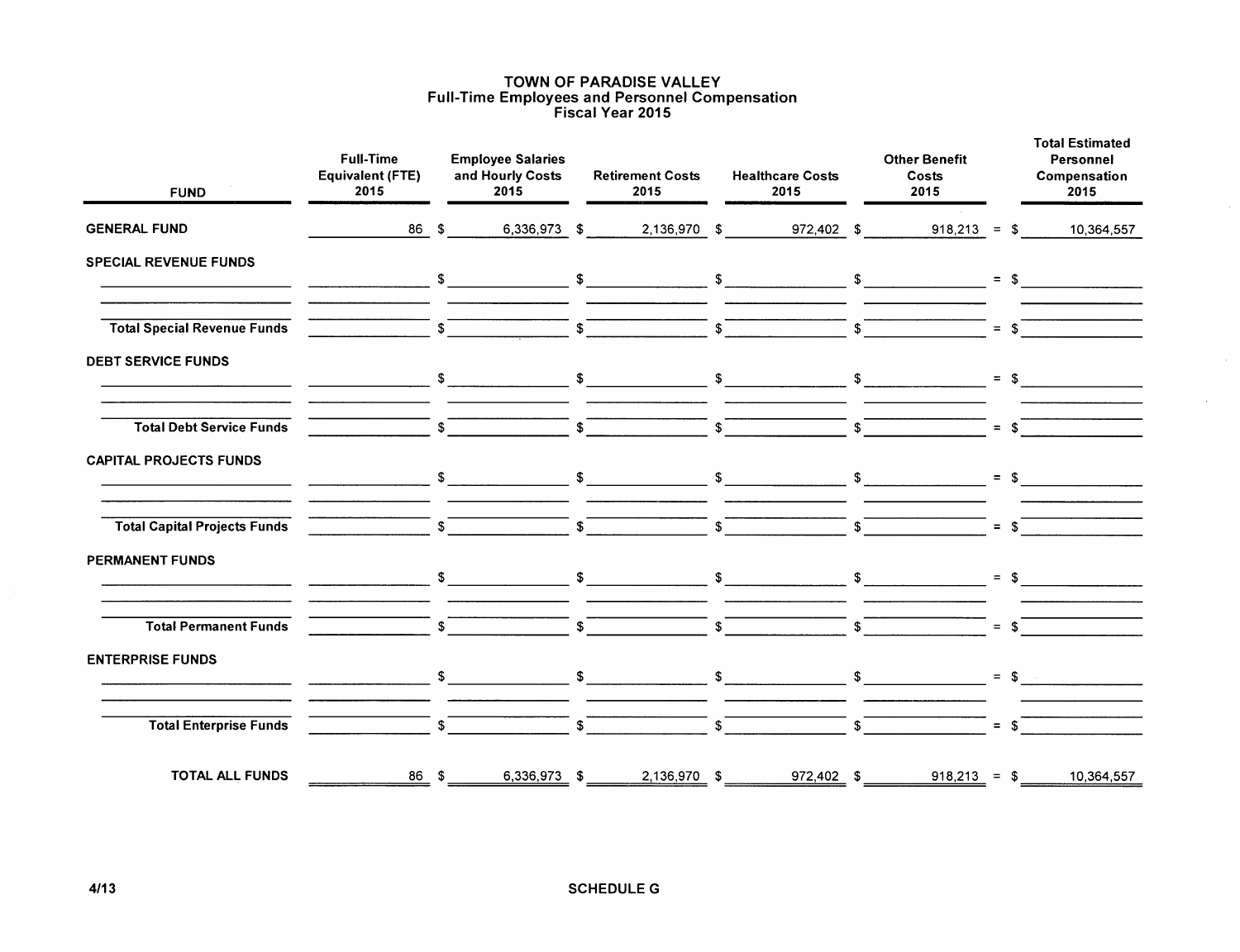# **OWN OF PARADISE VALLEY**

| <b>Job Class Title</b><br>Court Clerk                                             | Range #<br>A13 | <b>MIN</b>                 | M/P                  | <b>MAX</b>           | <b>Status</b>          | <b>Count</b> |
|-----------------------------------------------------------------------------------|----------------|----------------------------|----------------------|----------------------|------------------------|--------------|
|                                                                                   |                |                            |                      |                      |                        |              |
|                                                                                   |                | \$33,372                   | \$40,224             | \$47,075             | ΝE                     | 1            |
| Customer Service Representative                                                   | A13            | \$33,372                   | \$40,224             | \$47,075             | ΝĘ                     | 0            |
| Postal Clerk                                                                      | A13            | \$33,372                   | \$40,224             | \$47,075             | ΝE                     | 1            |
| Planning & Building Clerk                                                         | A13            | \$33,372                   | \$40,224             | \$47,075             | NE                     | 0            |
| <b>Administrative Support Specialist</b>                                          | <b>B21</b>     | \$35,785                   | \$43,489             | \$51,193             | <b>NE</b>              | 0            |
| Senior Postal Clerk                                                               | <b>B21</b>     | \$35,785                   | \$43,489             | \$51,193             | <b>NE</b>              | 1            |
| <b>Accounting Specialist</b>                                                      | <b>B22</b>     | \$37,930                   | \$46,207             | \$54,486             | <b>NE</b>              | 2            |
| Lead Planning & Building Clerk                                                    | <b>B22</b>     | \$37,930                   | \$46,207             | \$54,486             | <b>NE</b>              | 1            |
| Public Works Technician                                                           | <b>B22</b>     | \$37,930                   | \$46,207             | \$54,486             | NE                     | 7            |
| Senior Administrative Support Specialist                                          | <b>B22</b>     | \$37,930                   | \$46,207             | \$54,486             | NE                     | 1            |
| Senior Court Services Specialist                                                  | <b>B22</b>     | \$37,930                   | \$46,207             | \$54,486             | NE                     | 2            |
| <b>Traffic Sign Technician</b>                                                    | <b>B22</b>     | \$37,930                   | \$46,207             | \$54,486             | <b>NE</b>              | 1            |
| Fleet Technician                                                                  | <b>B23</b>     | \$40,342                   | \$49,060             | \$57,780             | <b>NE</b>              | 0            |
| Legal Support Specialist                                                          | <b>B23</b>     | \$40,342                   | \$49,060             | \$57,780             | NE                     | 1            |
| Police Administrative Assistant                                                   | <b>B23</b>     | \$40,342                   | \$49,060             | \$57,780             | <b>NE</b>              | 1            |
| Police Dispatcher                                                                 | <b>B23</b>     | \$40,342                   | \$49,060             | \$57,780             | <b>NE</b>              | 4            |
| <b>Building Maintenance Technician</b>                                            | <b>B24</b>     | \$42,488                   | \$51,780             | \$61,074             | NE                     | 1            |
| Code Compliance Officer                                                           | <b>B24</b>     | \$42,488                   | \$51,780             | \$61,074             | ΝE                     | 1            |
| Lead Building Maintenance Technician                                              | <b>B25</b>     | \$45,972                   | \$55,993             | \$66,014             | NE.                    | 1            |
| Police Records Specialist                                                         | <b>B25</b>     | \$45,972                   | \$55,993             | \$66,014             | NE                     | 1            |
| Information Technology Technician                                                 | <b>B25</b>     | \$45,972                   | \$55,993             | \$66,014             | NE                     | 1            |
| Lead Fleet Technician                                                             | <b>B25</b>     | \$45,972                   | \$55,993             | \$66,014             | <b>NE</b>              | 1            |
| Paralegal                                                                         | <b>B25</b>     | \$45,972                   | \$55,993             | \$66,014             | <b>NE</b>              | 1            |
| Building and Zoning Inspector                                                     | <b>B25</b>     | \$45,972                   | \$55,993             | \$66,014             | <b>NE</b>              | $\mathbf 1$  |
| Court Services Supervisor                                                         | <b>B25</b>     | \$45,972                   | \$55,993             | \$66,014             | NE                     | 1            |
| <b>Executive Assistant to Town Manager/Council</b>                                | <b>B26</b>     | \$50,530                   | \$61,566             | \$72,602             | NE                     | 1            |
| Public Works Supervisor                                                           | B26            | \$50,530                   | \$61,566             | \$72,602             | NE                     | $\mathbf{1}$ |
| Project Coordinator                                                               | <b>B26</b>     | \$50,530                   | \$61,566             | \$72,602             | E                      | $\mathbf{1}$ |
| Police Communications Supervisor                                                  | <b>B26</b>     | \$50,530                   | \$61,566             | \$72,602             | E                      | 1            |
| Information Technology Analyst                                                    | C41            | \$52,806                   | \$65,655             | \$78,504             | E                      | 2            |
| Senior Engineering Technician                                                     | C41            | \$52,806                   | \$65,655             | \$78,504             | <b>NE</b>              | 1            |
| Planner                                                                           | C42            | \$54,952                   | \$68,376             | \$81,798             | Ε                      | 1            |
| <b>Engineering Services Analyst</b>                                               | C42            | \$54,952                   | \$68,376             | \$81,798             | Ε                      | 0            |
| Police Officer                                                                    | C42            | \$54,952                   | \$68,376             | \$81,798             | ΝE                     | 24           |
| Community Resource Officer (Police Officer)<br>Plans Examiner/Deputy Fire Marshal | C42<br>C43     | \$54,952<br>\$57,975       | \$68,376<br>\$72,135 | \$81,798<br>\$86,298 | <b>NE</b><br><b>NE</b> | 1<br>1       |
| Police Sergeant                                                                   | C45            | \$62,860                   | \$78,162             | \$93,463             | NE                     | 5            |
| Senior Financial Analyst                                                          | C45            | \$62,860                   | \$78,162             | \$93,463             | Ε                      | 1            |
| Public Works Operations Manager                                                   | C45            | \$62,860                   | \$78,162             | \$93,463             | E                      | 1            |
| Senior Planner                                                                    | C45            | \$62,860                   | \$78,162             | \$93,463             | E                      | 1            |
|                                                                                   | C45            | \$62,860                   | \$78,162             | \$93,463             | Ε                      | 1            |
| Town Clerk/Management Analyst<br>Human Resources Manager                          | D61            | \$69,561                   | \$88,237             | \$106,914            | Ε                      | 1            |
| Police Lieutenant                                                                 | D63            | \$75,458                   | \$94,355             | \$113,254            | Ε                      | 1            |
|                                                                                   | D65            | \$79,130                   | \$100,335            | \$121,543            | E                      | 1            |
| <b>Building Safety Manager/Fire Marshal</b><br>Municipal Court Director           | D65            | \$79,130                   | \$100,335            | \$121,543            | Ε                      | 1            |
| Police Commander                                                                  | D65            | \$79,130                   | \$100,335            | \$121,543            | E                      | 1            |
| Community Development Director                                                    | E82            | \$94,087                   | \$119,229            | \$144,370            | Ε                      | 1            |
| Public Works Director/Town Engineer                                               | E82            | \$94,087                   | \$119,229            | \$144,370            | Ε                      | 1            |
| <b>Finance Director</b>                                                           | E82            | \$94,087                   | \$119,229            | \$144,370            | E                      | 1            |
| Police Chief                                                                      | E84            |                            | \$109,743 \$139,068  | \$168,394            | Е                      | 1            |
| Town Attorney                                                                     |                | Salary Set by Town Council |                      |                      | Ε                      | 1            |
| <b>Town Manager</b>                                                               |                | Salary Set by Town Council |                      |                      | Е                      | 1            |
|                                                                                   |                |                            |                      |                      | Total                  | 86           |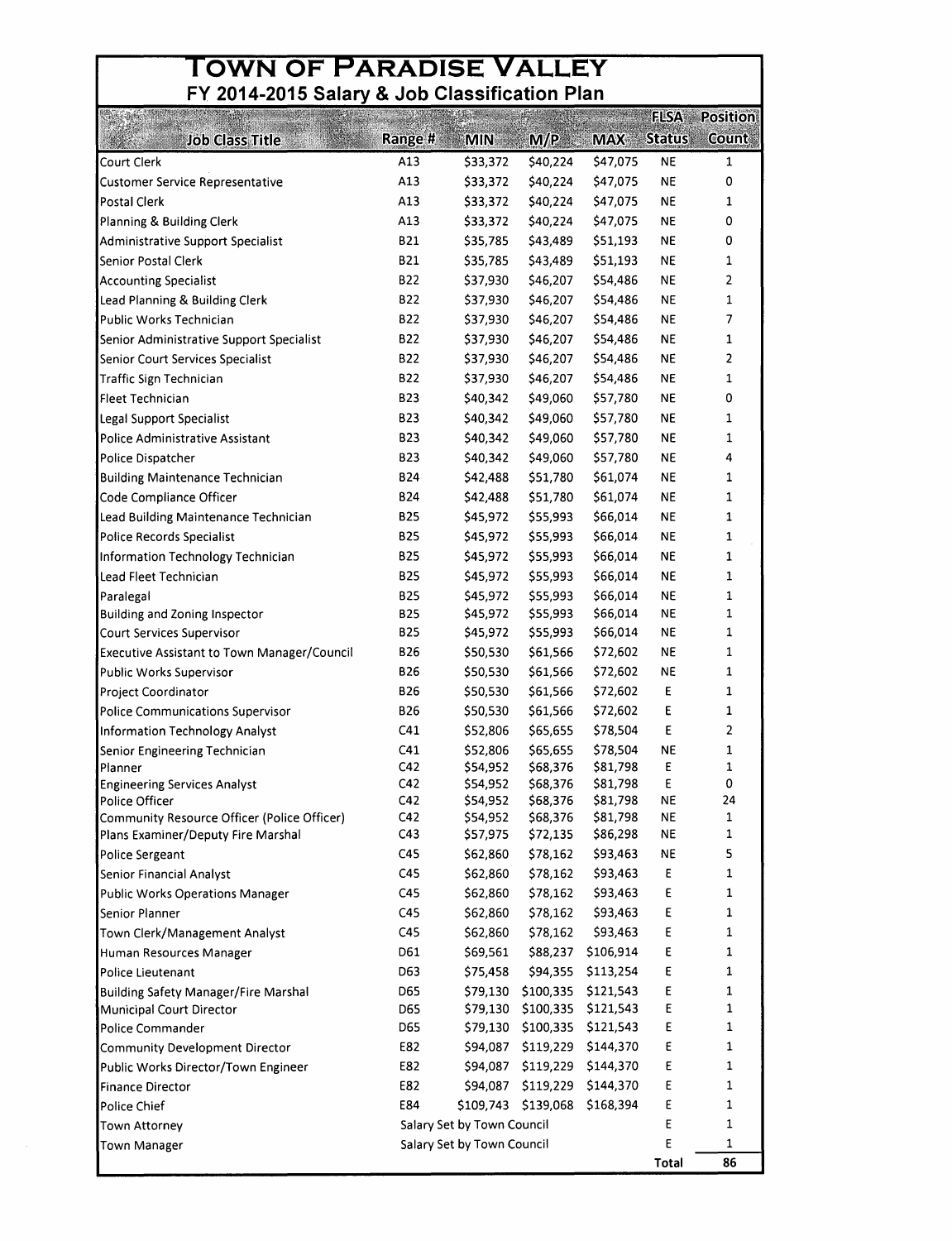

# **Town of Paradise Valley FY 2014-15 Budget**

## **FINANCIAL MANAGEMENT POLICIES**

## **OPERATING BUDGET POLICIES**

- 1. Ongoing operating expenditures will be supported by ongoing, stable revenue sources.
- 2. Revenues will not be dedicated for specific purposes unless required by law or generally accepted accounting practices (GAAP). All non-restricted revenues will be deposited in the General Fund and appropriated by the budget process.
- 3. The Town shall not rely on a local property tax to pay for its expenditures.
- 4. The Town's compensation policy shall provide for regular review of salary ranges and include a provision for merit based salary adjustments.
- 5. Operating expenses will not be funded by debt issuance.
- 6. Cost recovery fees, where appropriate, may be established to offset the cost of providing specific services, and will be reviewed at least on an annual basis.
- 7. All non-enterprise user fees and charges will be examined annually to determine the direct and indirect cost of service recovery rate. The acceptable recovery rate and any associated changes to user fees and charges will be approved by the Town Council.
- 8. Enterprise fund rate structures will be reviewed annually to ensure they are adequate for the funds to remain separately self-supporting, including the costs of operation, capital outlay, debt service, depreciation, and interdepartmental charges for services where practical and appropriate.
- 9. The Town shall prudently maximize its investment income; generally to be used for expenditures not subject to the State imposed expenditure limitation.
- 10. Shifts in appropriations within fund and department totals not exceeding \$50,000 may be done administratively on the authority of the Town Manager by transferring budgeted funds from one department to another department to avoid contingency fund expenditure. Procedures for appropriations transfers and delegation of budget responsibility will be set by the Town Manager.
- 11. Shifts within department appropriations between personnel expenditures, expenses, capital leases, and photo radar expenditures may be done administratively on the written authority of the Town Manager.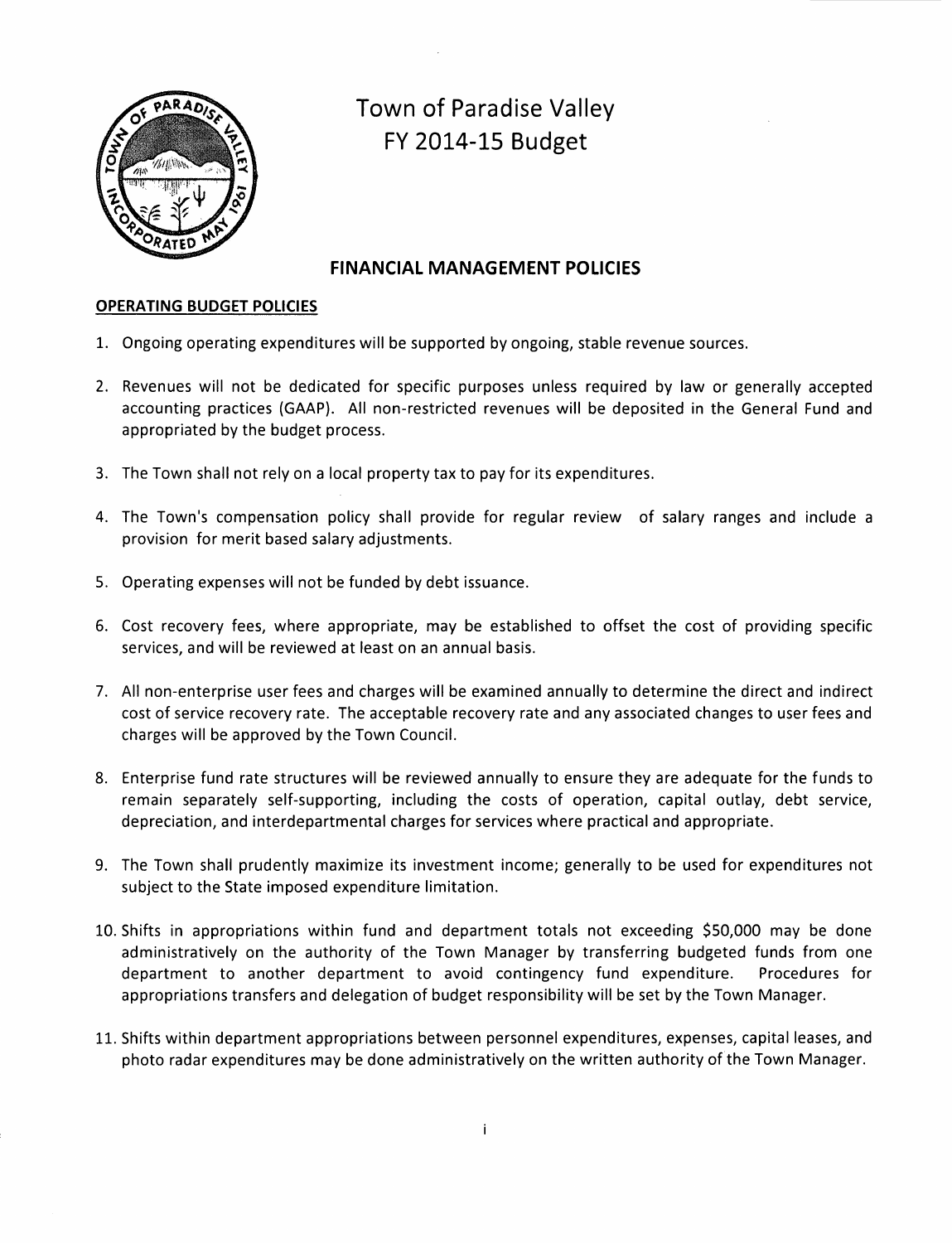- 12. Electronic funds transfer may be used to pay payroll expenditures and employee benefits previously authorized by Council or required by law.
- 13. Construction sales tax in excess of \$0.5 million will be transferred from the operating budget to the CIP fund to provide a dedicated CIP funding.

## **CAPITAL BUDGET POLICIES**

- 1. A five-year capital improvement plan shall be prepared and updated each year.
- 2. The five-year capital improvement plan will be developed within the constraints of the Town's ability to finance improvements. Therefore, the CIP shall differentiate between those projects which will be financed from designated, recurring revenues and those which will be financed from the future capital project fund.
- 3. Operating costs to maintain capital improvements and additional resource needs will be estimated and identified as part of the capital project review process.
- 4. The Town Council shall designate revenue sources for financing recurring capital improvement projects such as street resurfacing. These revenue sources will be available to finance such projects on an ongoing basis.
- 5. A separate capital project fund shall be created. All funds accumulated in this fund shall be used exclusively for capital projects, but only after specific authorization by the Town Council.
- 6. Project appropriations and amendments shall be consistent with the capital improvement plan and must be approved by the Town Council.
- 7. Construction sales tax in excess of \$0.5 million will be transferred from the operating budget to the CIP fund to provide a dedicated CIP funding.

## **CONTINGENCY AND RESERVE POLICIES**

- 1. The following adopted budgets shall contain an operating contingency: General, Highway User Revenue, Alarm, Fire/EMS, and Wastewater Operating Funds. It shall be an amount of no less than 1% of the adopted budget total, but no more than 3% of the adopted budget total. The operating contingency account shall be funded from current revenues, just as any other planned operating expenses. Contingency appropriations supported by current revenues which are less than \$25,000 do not require Town Council approval. All uses of contingency appropriations not supported by current revenues must be approved by the Town Council.
- 2. A reserve equal to at least 90%, but not more than 110%, of the annual operating budget (General and HURF funds) operating expenditures will be maintained. The amount will be calculated using the budgeted expenses for the following year. The reserve is to be used for unforeseen emergencies, such as a significant loss of revenues or catastrophic impacts on the Town. At the time the Town Council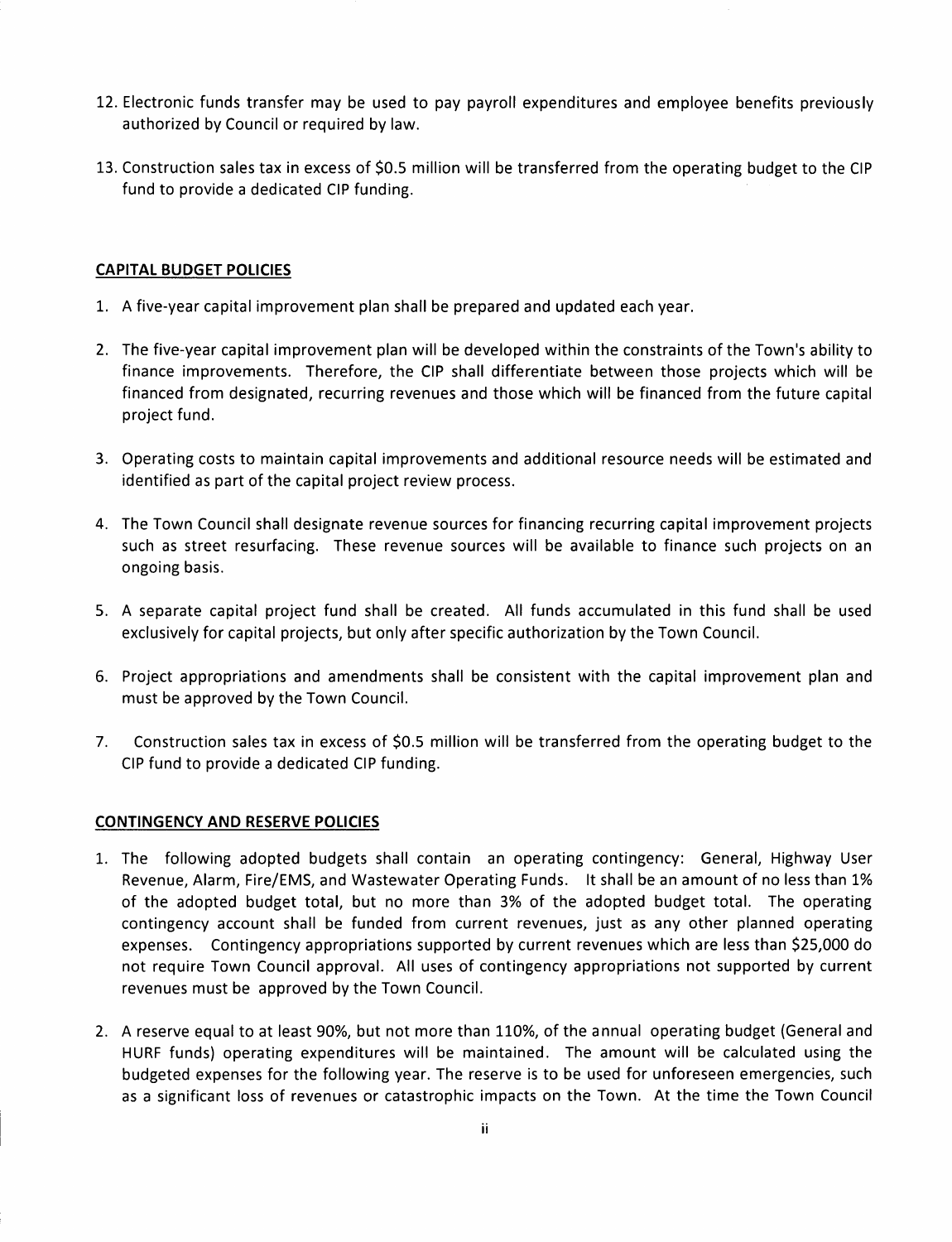approves the use of the reserve below 90%, it will also identify the time period over which the reserve will be replenished.

- 3. The Town desires to develop new reserve policies for major liabilities such as employee healthcare and risk management.
- 4. The Town desires to develop new sinking funds to accumulate funds for the replacement of major Town assets such as streets, facilities, vehicles, major equipment and technology.
- 5. Reserves equal to a minimum of 90 days of expenses will be maintained for the following funds: Alarm, Fire/EMS, and Wastewater Operations. The amount will be calculated using the budgeted expenses for the following year and will be used for revenue stabilization and major repairs.
- 6. The Contingency Fund is intended to create budget authority for the Town's remaining spending authority under the State of Arizona's Annual Expenditure Limit. Use of this authority requires approval of the Town Council.
- 7. All fund reserves will be evaluated annually for long-term adequacy and use requirements in conjunction with development of the Town's five-year financial plan.

## **DEBT SERVICE POLICIES**

- 1. Long-term debt shall not exceed the Town's resources for repaying the debt.
- 2. Capital lease purchasing shall generally be used for financing capital equipment and land purchases and building improvements to remove the expenditures from the State imposed expenditure limitation.
- 3. Bond issuance shall be limited to capital improvement projects too large to be financed from current revenues, or too large to be included in the State imposed expenditure limitation.
- 4. Long-term debt payment schedules shall not exceed the expected useful life of the project.

## **FINANCIAL REPORTING POLICIES**

- 1. The Town's accounting and financial reporting systems will be maintained in conformance with all state and federal laws, generally accepted accounting principles (GAAP) and standards of Government Accounting Standards Board (GASB) and the Government Finance Officers Association (GFOA).
- 2. A budgetary control system will be maintained to ensure compliance with the budget. Monthly reports will be distributed to the Town Manager and Departments for management of the budget. Quarterly reports will be prepared for Council for review.